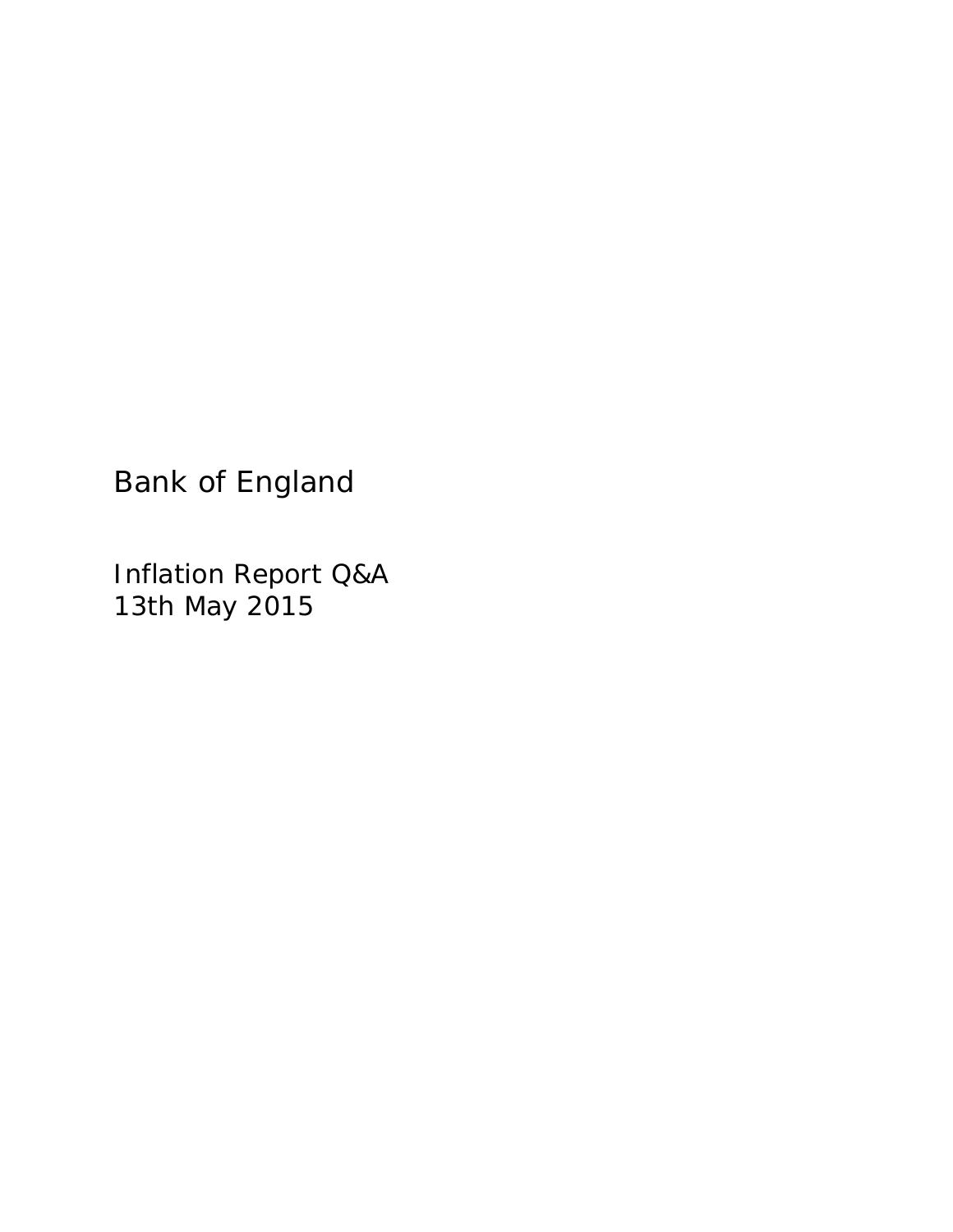Richard Edgar, ITV News: Governor, the Election result was a surprise to everyone. Was it a surprise to the Bank? And if it was, how have you adjusted your forecast for growth in the economy?

Mark Carney: Well, Richard, we forecast many things, but we don't forecast political outcomes; we take them as they come and then we adjust to the consequences of those decisions. So if the people - whether it's the people of Scotland, the people of the United Kingdom, people of Greece, etc.

> The most important stance of policy in general, for monetary policy, over the monetary policy horizon, is the stance of fiscal policy. We take the stance of fiscal policy as given, and then we optimise monetary policy around that. This forecast is consistent with the most recent budget of the last government. As I indicated in my comments, there is persistent fiscal drag in this forecast, just as there has been over the last several years. That's one of the headwinds that weighs on the economy. It's one of the reasons why the path of Bank Rate, when it does rise, is likely to move at a gradual pace and to a limited extent.

> The other point I would make in terms of overall policy is that there are a host of policies and decisions, both within the United Kingdom and abroad, that influence the productivity of this economy. And what you start to see in this forecast is the constraints of slower productivity, slower supply growth, on the pace of the expansion of the United Kingdom economy.

Larry Elliott, The Guardian: Can I just follow up on Richard's question? The last time the government came into power with a quite aggressive fiscal consolidation programme, five years ago, there was a marked fall in the growth rate of the economy over the subsequent two years. What's going to be different this time?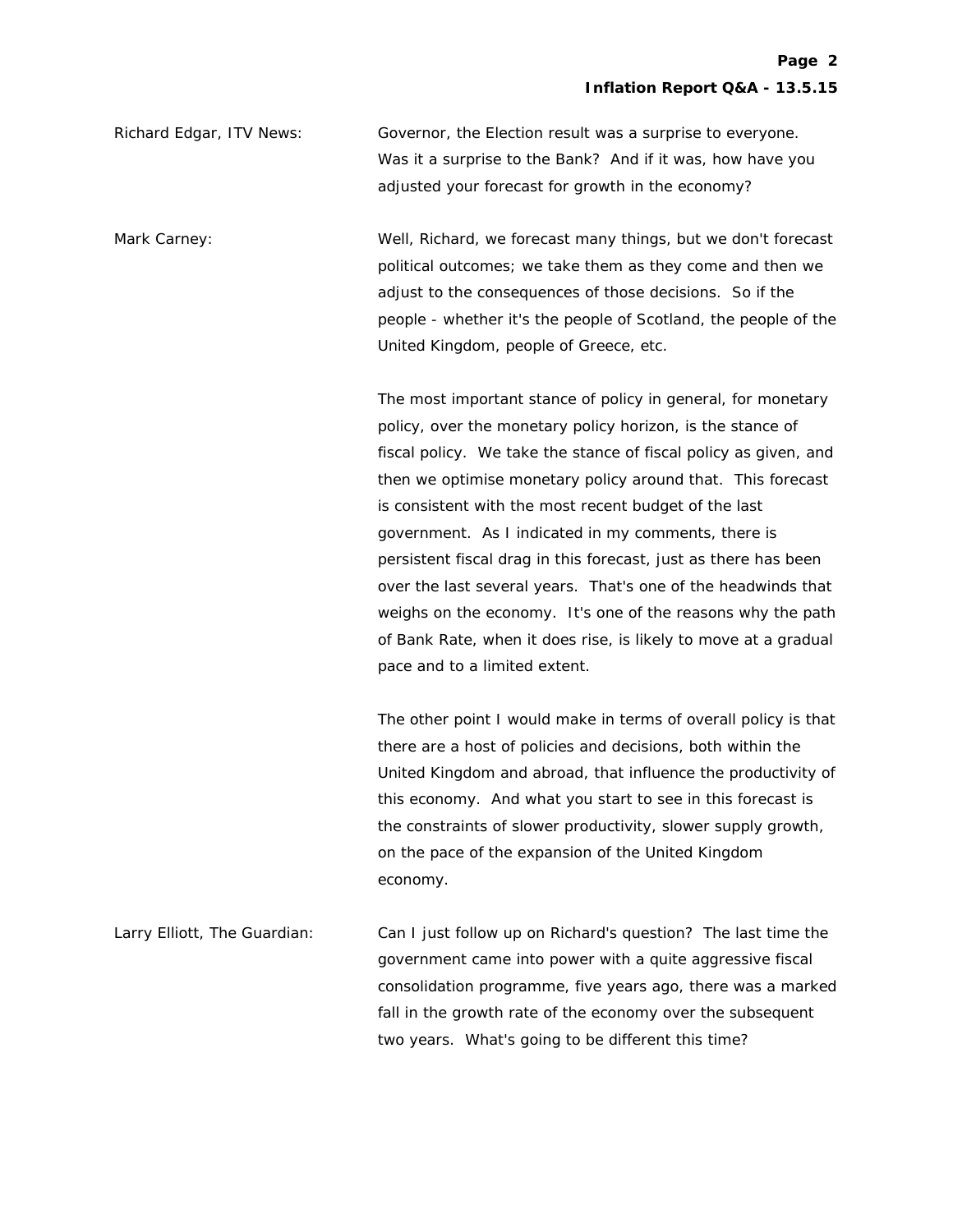| Mark Carney:                 | Well, it depends on the path of fiscal policy, which depends<br>on the decision of the government. As I said to the last<br>question, we've incorporated the fiscal policy of the last<br>government. The question is how the new government adjust<br>policy and the extent to which those are adjustments within a<br>broad fiscal envelope - in other words, different spending and<br>tax priorities within a broad fiscal stance - or there is a shift<br>in the actual fiscal stance.                                                                |
|------------------------------|------------------------------------------------------------------------------------------------------------------------------------------------------------------------------------------------------------------------------------------------------------------------------------------------------------------------------------------------------------------------------------------------------------------------------------------------------------------------------------------------------------------------------------------------------------|
|                              | As the monetary authority, we will take fiscal policy as given.<br>We'll adjust our forecast with fiscal policies that are tabled in<br>the House, not a series of comments that are made in the<br>course of an election campaign. So we'll adjust when there is<br>an actual budget.                                                                                                                                                                                                                                                                     |
| Larry Elliott, The Guardian: | The reason I ask is because there were £25bn worth of<br>spending cuts in the Conservative Party Manifesto, £13bn<br>worth of departmental cuts and £12bn worth of welfare cuts.<br>And the Prime Minister has said explicitly that that manifesto<br>will be implemented in full. So I'm quite surprised you're<br>saying that you haven't taken that into account in your<br>forecast.                                                                                                                                                                   |
| Mark Carney:                 | Well, Larry, there were - in all cases of all parties, but let's<br>take the party that's forming the government - there were<br>also spending commitments in their manifestos and in their<br>comments. So the question is - which cuts are implemented,<br>which spending commitments are put in place, any<br>adjustments - any other adjustments to the overall fiscal<br>stance? Instead of speculating on what might happen, one<br>waits a relatively short period of time for the subsequent<br>budget of the government, and adjusts accordingly. |
|                              | I think what we know, sitting here, is that the broad stance of<br>fiscal policy is restrictive, as it has been for the last several<br>years and is likely to continue for the next several years. And                                                                                                                                                                                                                                                                                                                                                    |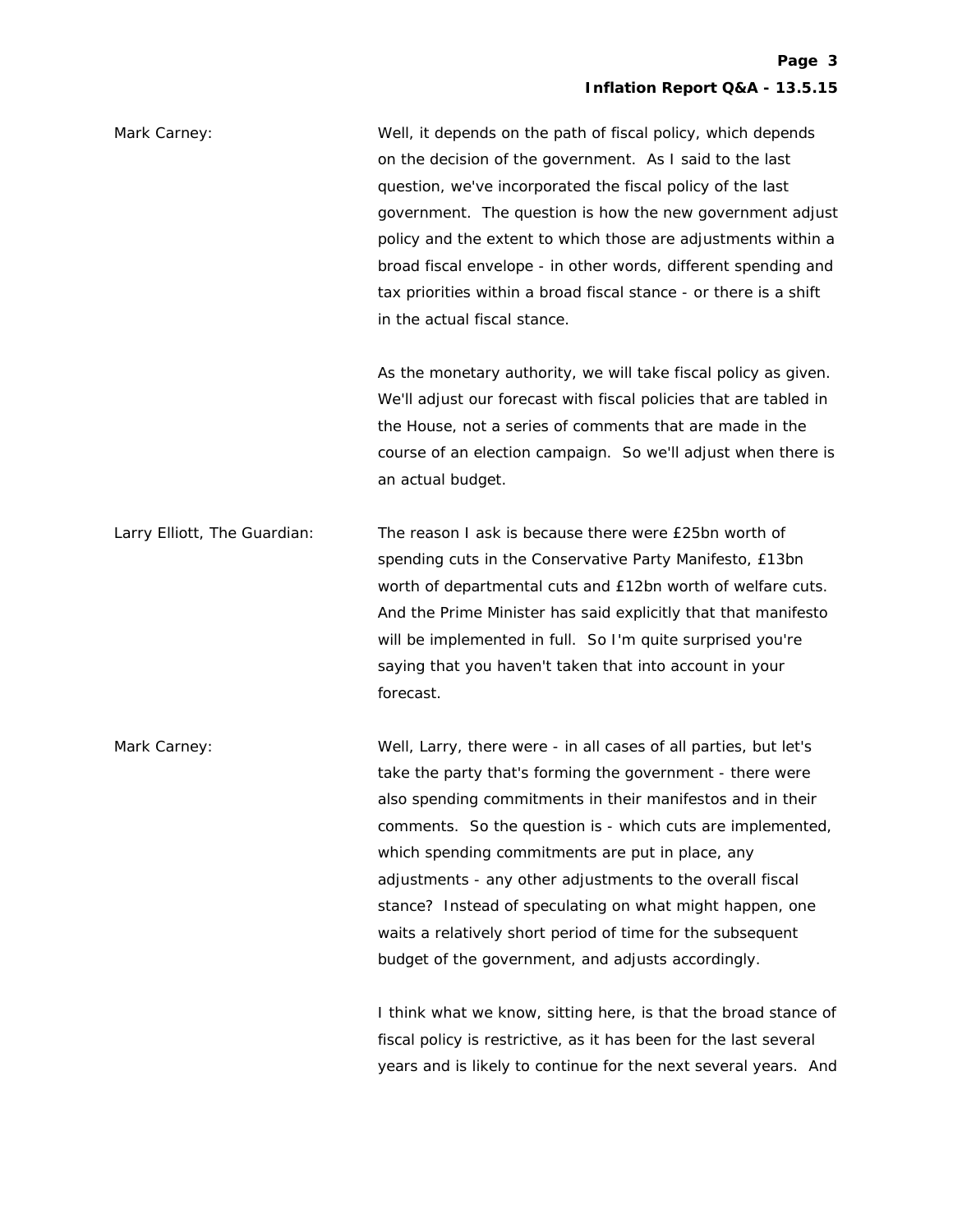that has a broad-brush consequence for the stance of monetary policy in order for us to achieve the inflation target.

 But, I think you'll understand this, there's no point trying to assess in an incomplete manner what might happen in a relatively short period of time, when we will have all that information and can adjust our forecast accordingly.

David Smith, Sunday Times: Governor, I wonder if I could ask you to elaborate on your comments on the equilibrium interest rate. Were you saying that thinking on the MPC is evolving on what the equilibrium interest rate might be when the headwinds from the crisis drop out - in other words that the new norm may not be as different from the old norm? Or was it just a message to the markets that the markets don't seem to be taking on board what existing thinking was on the equilibrium interest rate?

Mark Carney: Well, let's break this into the equilibrium interest rate and markets, because there's two elements, and obviously ultimately they should come together, but there can be long periods of divergence.

> First thing to say about the equilibrium interest rate - you know this, but I think it's useful to go through the context - is our view - and it was consistent with the stance of policy and it's consistent with the performance of the economy - was that that equilibrium rate went wildly negative during the course of the depths of the crisis and the immediate aftermath of the crisis, which is why my predecessors instituted a large quantitative easing programme, other asset purchase programmes, to get effective interest rates to a negative level - if I can use that shorthand - to get them below that equilibrium interest rate.

> With time, with repair of the financial system, that policy increasingly effective, and I would suggest that we're still in a position that the effective interest rate in the United Kingdom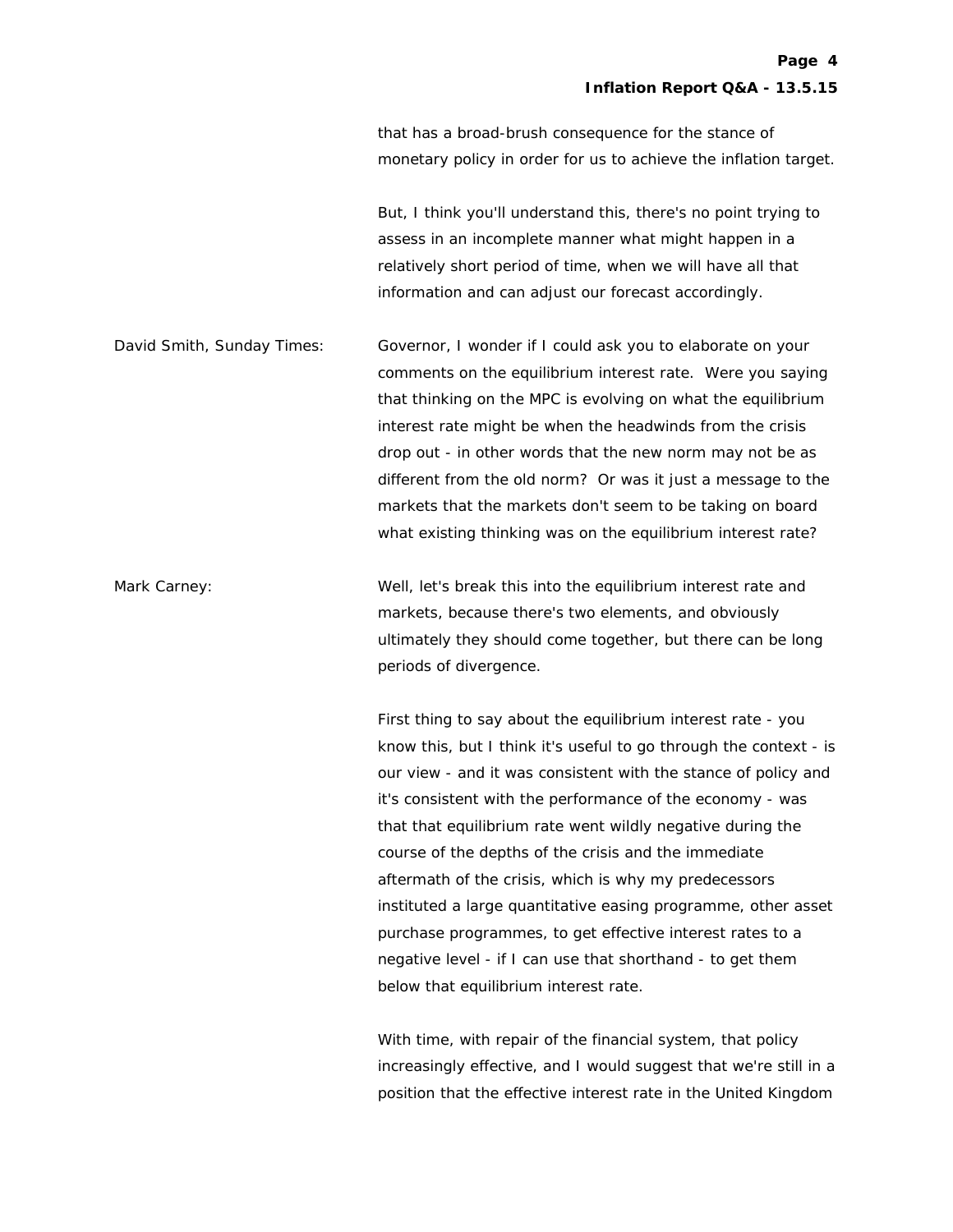is below the equilibrium interest rates. That's why, in general, the economy is growing above our estimate of potential growth; that's why spare capacity is being used up; and that's why - over time - inflationary pressures will begin to build. That's a good thing; that's what we want. We want the economy moving back towards the equilibrium.

 We think that many of the headwinds which kept the equilibrium rate down, which kept it effectively negative, are dissipating, but some of them are not being eliminated. Okay. So, the difficulties at the core of the financial system, those are largely going away - have largely gone away and are going away. Banks have recapitalised, they have more liquidity; you see it in credit surveys, you see it in access to credit for small and medium sized enterprises. Clearly for households, the access to credit - particularly secured credit is at record low. Those are going away.

 The weakness in foreign demand - the relevant foreign demand for the UK - has lessened, but it hasn't gone away, and we don't expect it to go away over the forecast horizon. We still have UK weighted foreign demand slightly less rapid than historical averages.

 Fiscal, which we've talked about this morning, fiscal drag continues there over the forecast horizon, and again weighs on equilibrium interest rates. And I'd suggest as a last point, which is more of a prediction than a fact at present in markets, is that, with time, we will see higher intermediation spreads in financial markets. Some of the consequences of developments of liquidity in markets, some of which can be expected, is that those higher liquidity costs will be passed on to borrowers. And that will keep equilibrium interest rates lower than they were in the past.

 So the sum of all that is we think that the rate is rising, that it will continue to rise over the forecast horizon, but it won't go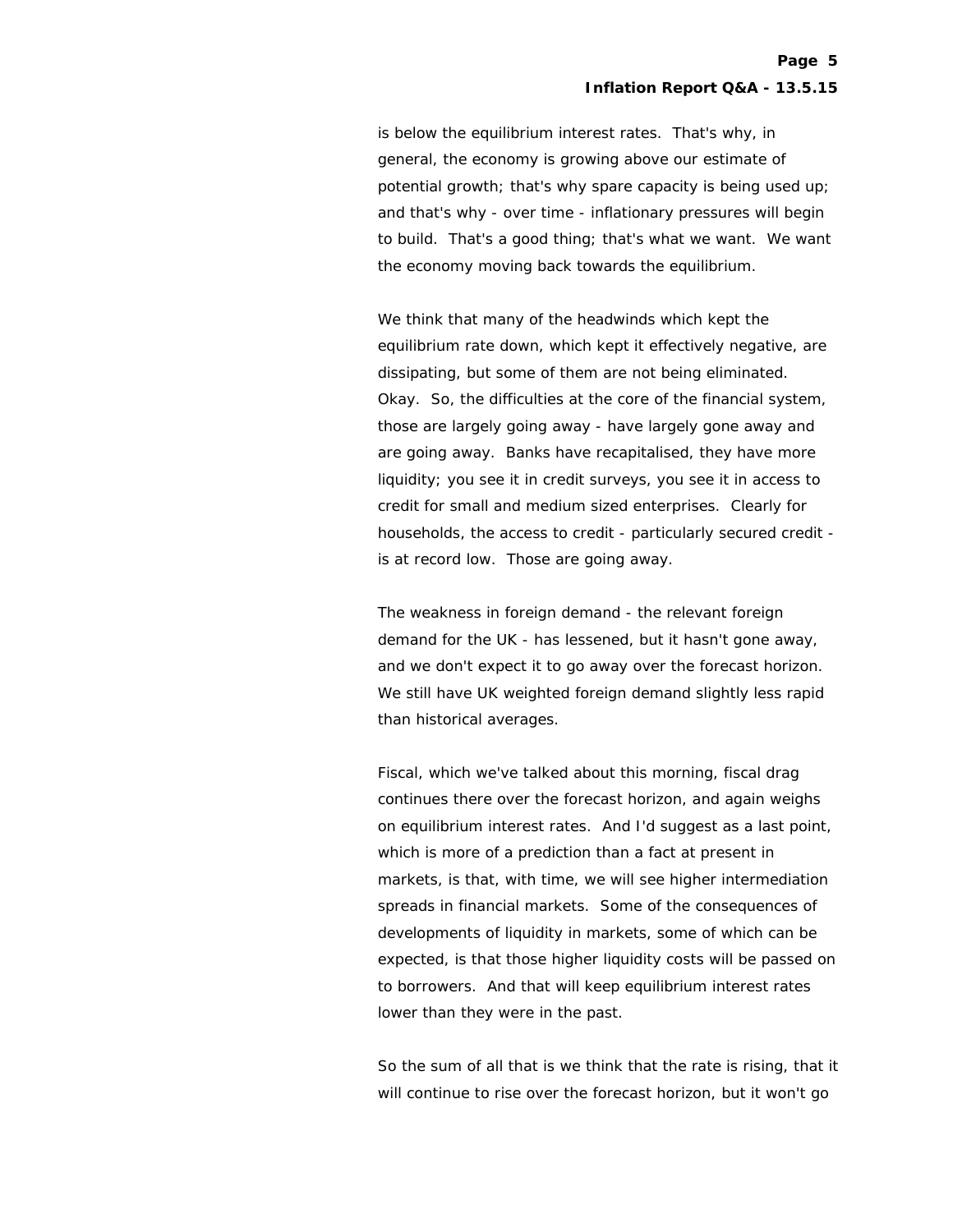back to historic levels. We can't give you - I won't be able to give you a precise point estimate either of where the rate is today, where it will be three years' time. We can tell something though about the behaviour of the economy, given the stance of policy. And the fact that in our view the economy is going to return to slightly above trend growth rates means that we do have a stimulative stance of policy, notwithstanding the strength of sterling and other factors. That's equilibrium interest rate.

 Turning to financial markets, there's a variety of factors that influence bond rates in the UK. Some of it is an estimate of exactly what I've just been talking about; some of it is much of it is a spillover from global bond market conditions. We've seen in the course of the last several months a marked influence of conditions in European bond markets that have weighed on yields in the United Kingdom. Some of that is reversing now, so I think it a poignant time - I'll finish here is that you can't take a direct mapping from bond markets to where we think the equilibrium interest rate is.

Robert Peston, BBC: A couple of things, really. One was - given how unbelievably lacklustre productivity has been in terms of revival over the past few years, how worried should we be that you've downgraded your expectations for growth in productivity?

> And has there been any work at the Bank of England to assess the possible impact on growth of business uncertainties created by the EU Referendum?

Mark Carney: The Right. Let me take the last point. I'll introduce productivity, then I'll hand to Ben to supplement, if I may.

> In terms of - let's call it political uncertainties in general, so uncertainty about the outcome of the Election, which would encapsulate potential referenda questions.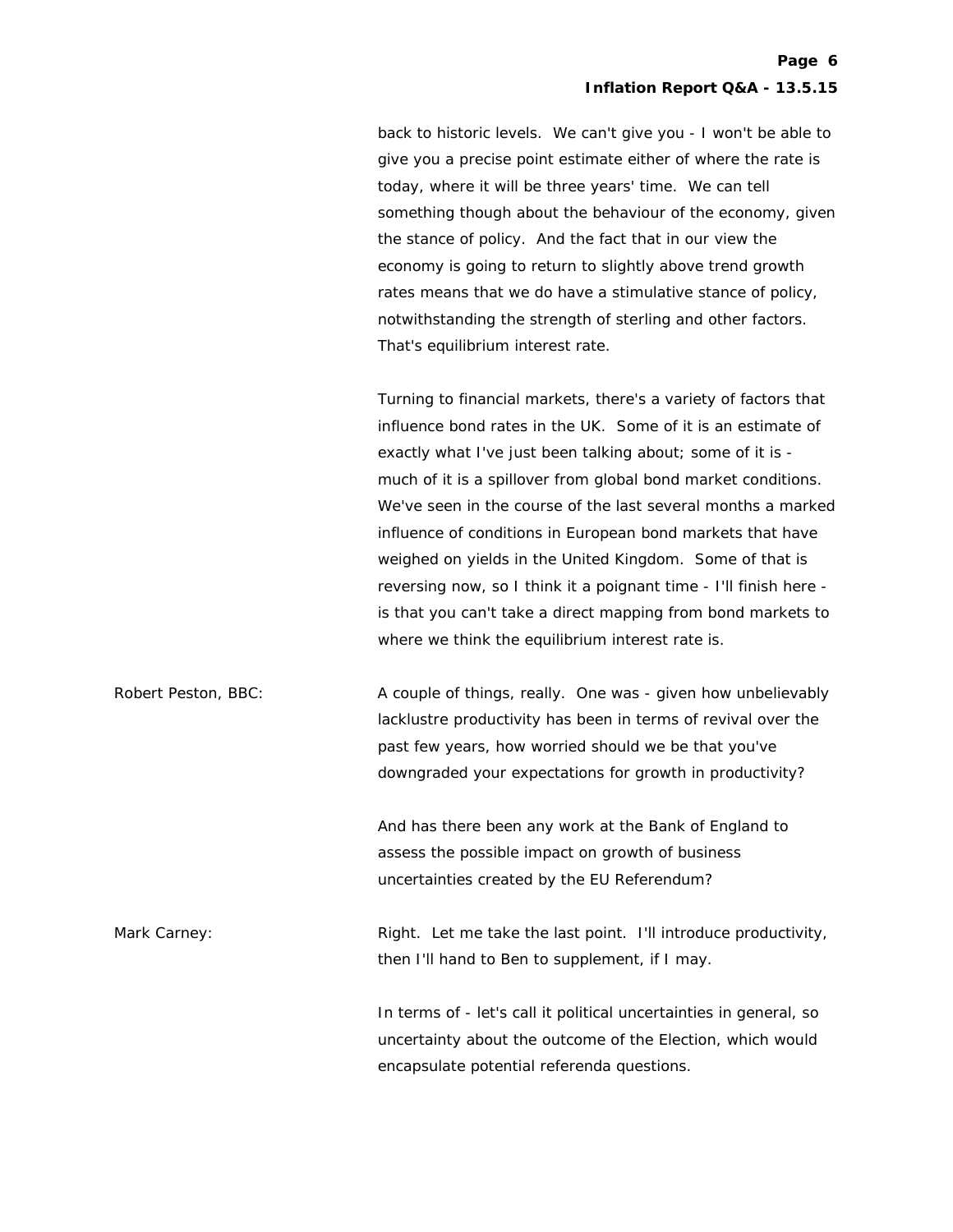What we've persistently picked up in our agency visits, in our bilateral conversations with businesses, in broader surveys (you would have seen the same surveys), is that there was an awareness of this uncertainty, but what we were guided was that companies were not acting on that uncertainty. I should actually make that a double negative - they were not not acting on that uncertainty. So it hadn't influenced yet investment plans.

 Now we think in the end, with revisions over time, that the data will broadly support that, so we do take that as probably being accurate. So we are looking at this and we'll continue to look at this very closely, because it could be an important determinant of the forecast. As, with time, there's greater clarity about the timing of a referendum, the question, the prospects - all those issues - as that starts to come into the public domain it will be relevant.

 And turn to productivity. In terms of the shortfall, our marking down on productivity, I would emphasise a couple of things. One is that we have done more work on these socalled compositional effects, which - so it's the nature of jobs and it's the nature of people filling jobs. So some of these jobs are lower productivity, low-skilled, low productivity jobs and we've had a disproportionate number of those. That's a cyclical phenomenon, that weighs on productivity. First point. And it's detailed a bit in the Report.

 The second thing is you get people who are new to jobs, who are not productive as they are with time. And again, in an upturn, another cyclical factor; so those people will become more productive. And so some of that weight we think is going to come off the productivity performance of the statistics.

 We've decided, our judgement - we could be wrong - but that this effect is going to last a little longer than we thought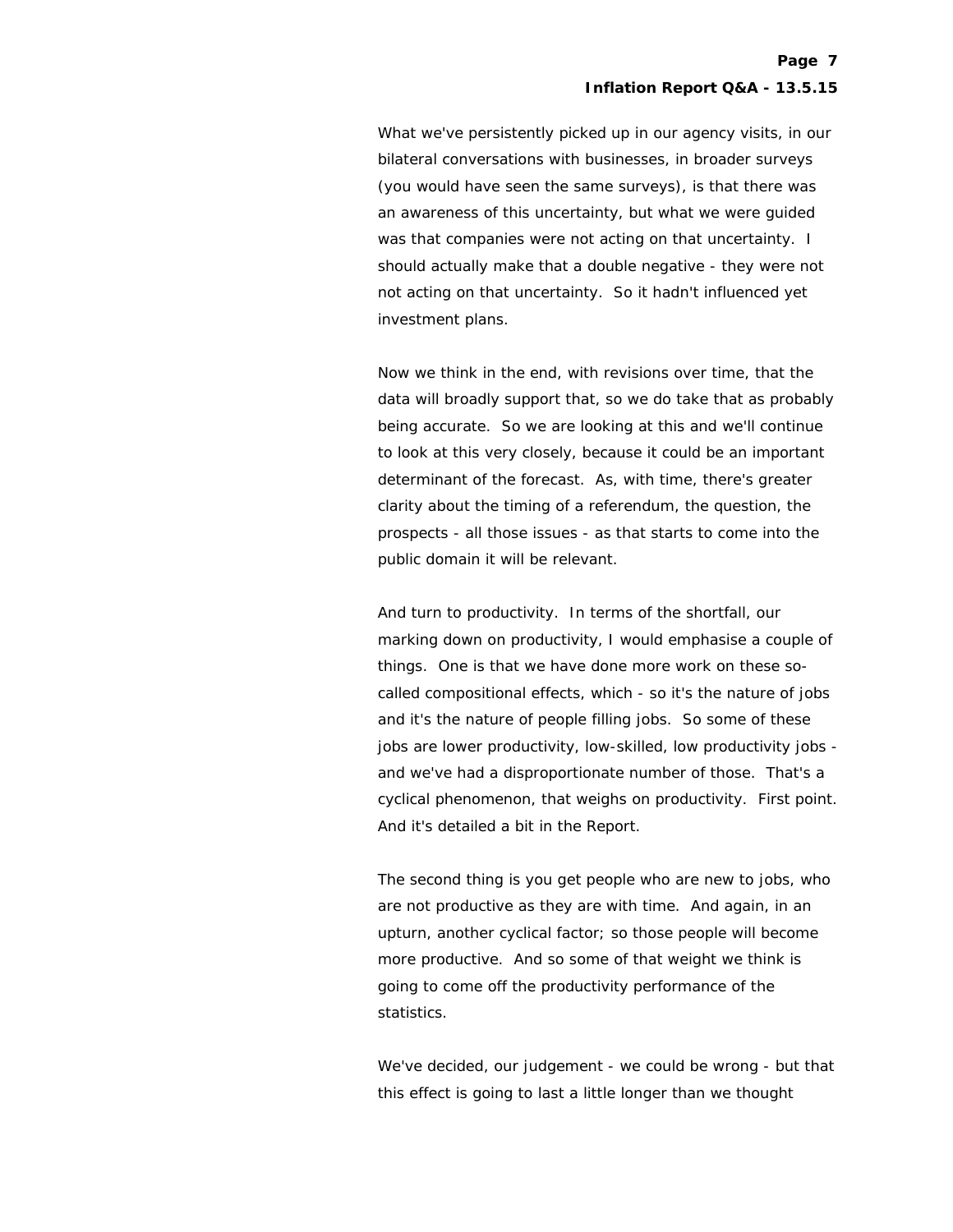previously. That was one of the things we took from the supply update.

 But then you get to more fundamental, other determinants. We think that there's an element here of slowness in recycling capital from low productivity to high productivity firms. Some of that could be because of forbearance, partly because of the interest rate stance. Some of it is because of lower investment in the past, less capital deepening. And the question is whether there are other intangible factors that could be influencing, but Ben, come in on that.

Ben Broadbent: I think the Governor has just touched on all the main points. You're right, it's been disappointing, particularly over the last year or so during the recovery, the last two years when normally the cyclical pattern would be for productivity growth to pick up. And also for that reason, you know when you forecast, we're bound to be tremendously uncertain. And, as the Governor says, it's our biggest single uncertainty, probably, over the forecast.

> I do take some encouragement from the work we've done over the last three months, if only at the margin, that it's reasonable to expect some growth, i.e. some pick-up in growth and productivity over the next two or three years. One, because of the importance we think of these compositional effects, which are likely to be temporary, and also I think there are some signs, if only tentative signs, of the increased churn in labour markets and also increased business formation, that might aid the kind of reallocation that the Governor was referring to.

 Now these are no guarantees at all that productivity growth will pick up, but they make me at least take a little encouragement, and you know, I think it's reasonable to expect, therefore, some acceleration in productivity over the forecast period.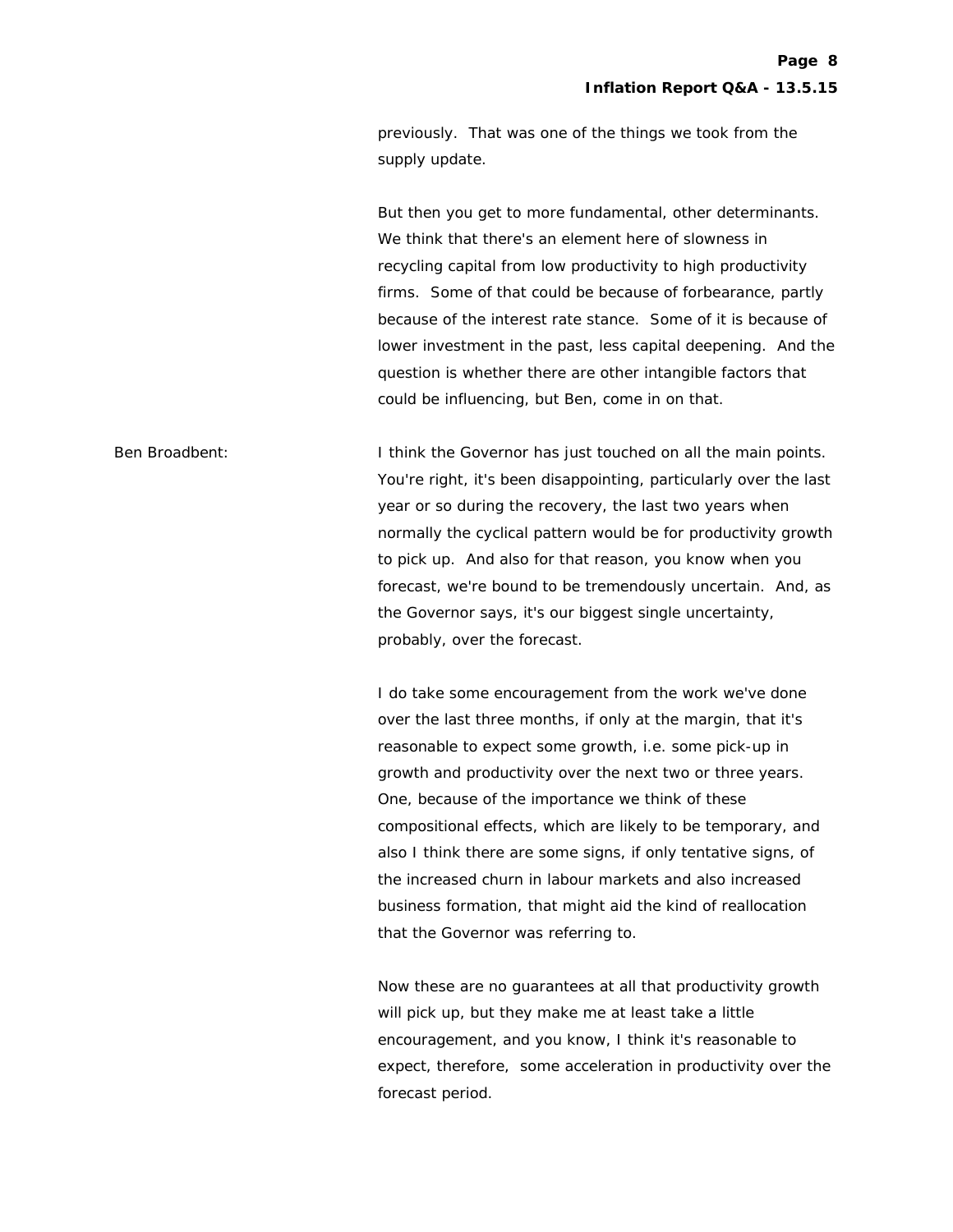| Chris Giles, Financial Times: | Just to go on from productivity, I think roughly this will be the |
|-------------------------------|-------------------------------------------------------------------|
|                               | thirtieth Inflation Report in a row where the Bank of England     |
|                               | has been disappointed with past productivity performance          |
|                               | and then expected it to recover in the future. You know,          |
|                               | there is the definition of insanity as expecting the same thing   |
|                               | to happen again and again. What evidence is there that            |
|                               | you're right this time, and what is the consequence that you      |
|                               | might be wrong?                                                   |
|                               |                                                                   |

Mark Carney: Let me start with the second, and then I'll go back to the relatively sane Dr Broadbent.

> I think the consequence - there's a couple of consequences you can anticipate. One is it goes ultimately to living standards, slower growth in living standards over time for everyone in this economy.

 In terms of monetary policy, in an economy where we've had, as you know, a very large labour supply shock, but that labour supply shock's increasingly being used up. We think that spare capacity in the labour market, as I said in my opening comments, will be used up within the next year. The pace of growth and supply will be largely - not exclusively but largely determined by productivity growth. And unless we get a one-to-one mapping of demand to supply, which is unlikely to happen, it could have a consequence for the timing of rate changes in order to deliver the inflation target.

 Now, it's not clear as you move farther out the forecast horizon, it will have a material impact - it will have an impact on the ultimate path of rates, but it would tend to dampen the ultimate path of rates, but it could have an implication for the timing. But, Ben -

Ben Broadbent: I mean, the sane person of course would look not just at the last six or seven years, but the last hundred or so, during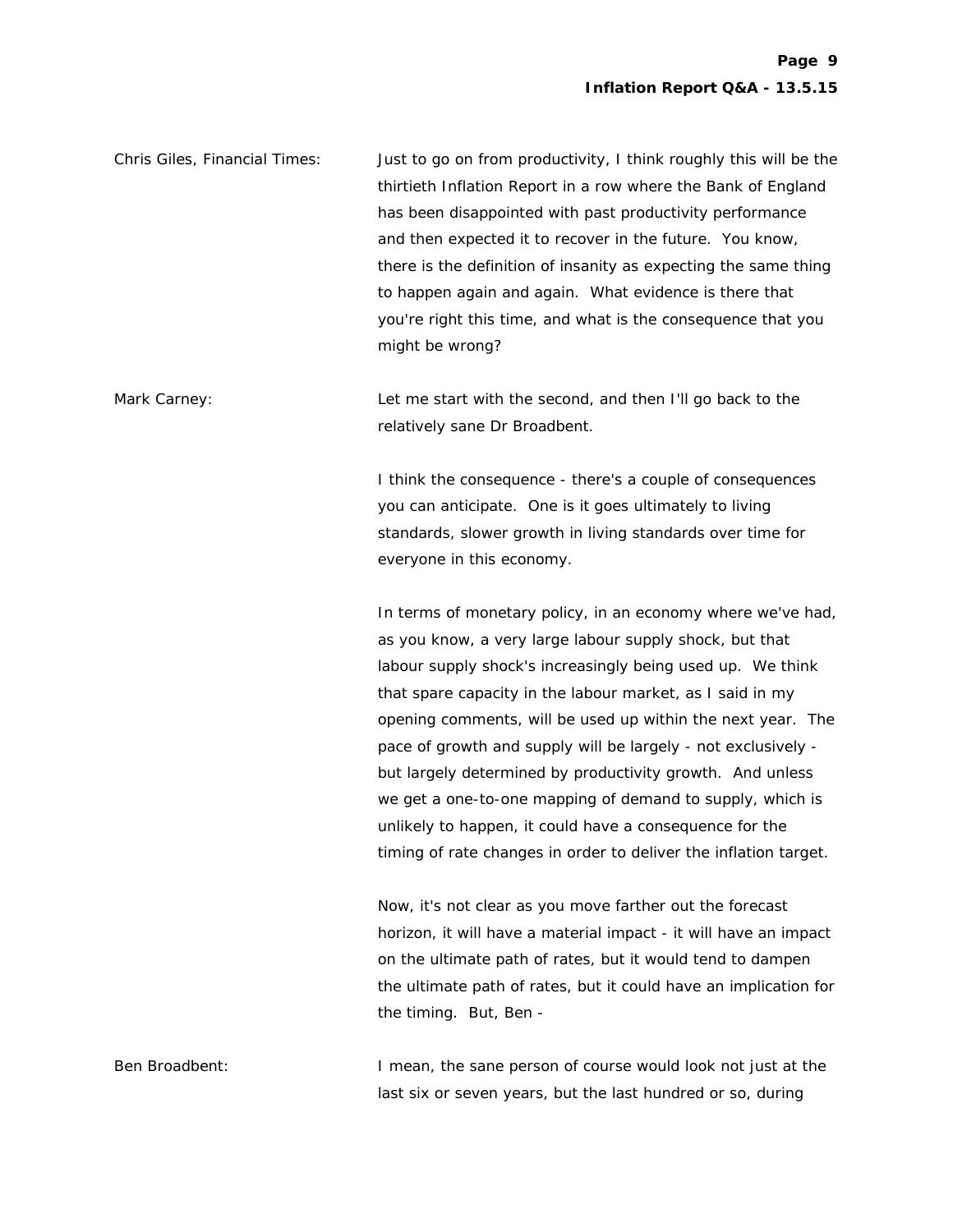which productivity growth has been reasonably steady in most advanced economies. And the same person would also take account of the fact that it's not untypical to see slower productivity growth after financial crises, and this was a very large one.

 So it has been very difficult, and we've sort of adjusted slowly to the reality. When you say what can we point to, I'll just mention what I said earlier. We don't have a complete understanding of why this happened, but I think there are some reasons to believe that - put it this way - positive growth of productivity over the next three years is more likely than negative productivity growth, and that's what the forecast implies.

 So it's a difficult judgement, but I think it would be - if I can put it this way - wronger to look only at the last six or seven years as a guide to the future than to look at a longer period of time, and ask yourself what might be considered normal, once the effects of the financial crisis have ebbed away.

Ben Chu, The Independent: On the global bond market sell-off, which has been quite violent in recent weeks and has actually intensified since the Inflation Report was put to bed, I understand. You implied from your opening remarks and subsequent remarks that you seem relatively sanguine about that, that you think this a kind of natural price correction of a market that got ahead of itself. How confident are you about that analysis? And have I got that analysis right that that's your view?

Mark Carney: Well, I think I'm going to stick largely to what I said and to what the MPC discussed, which is that we observed that there had been, over the course of the past year, quite a marked flattening of the longer end of advanced economy bond yield curves. And in terms of fundamentals, it was not entirely clear why that had been the case; so it's not entirely surprising that they are moving back up.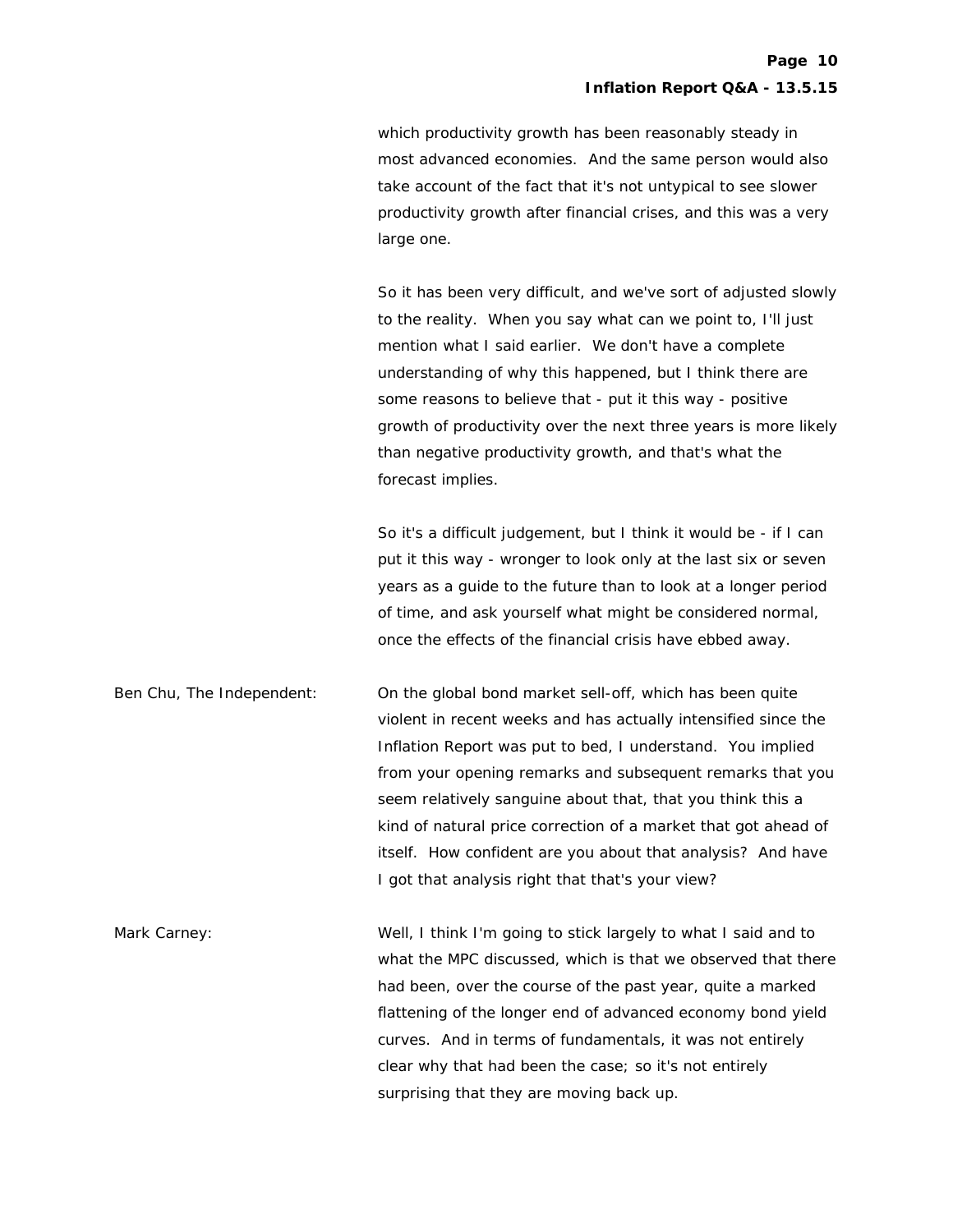Now, that's not a comment on day-to-day market moves and I think there are - in a broader context of the Bank's responsibilities - we take close interest in terms of the nature of market functioning - and some lessons that could be drawn from that. But in terms of broad direction the comment isn't much more than that. And I think that, in the environment of a sustained global expansion, curves at the extremes that we saw earlier this year, would unlikely be sustained in the fullness of time.

Bloomberg News: Thanks for that. That was the very topic that I was going to ask about as well. I mean is it fundamentally driven, the bond market sell-off, or is it more technically driven?

Scott Hamilton,

Mark Carney: Well I mean that's a short-term question. You always have technicals overlaying these things; you know, we try to avoid being technical market commentators. What I would say is that the MPC's observation was fundamentally driven, as were my comments this morning in the opening statement.

Ed Conway, Sky News: Governor, there are lots of challenges that you've talked about in the past facing the UK economy. Obviously we've talked about productivity a lot of today, the housing crisis, the current account deficit. On the basis that we have a new government, a lot of people are focusing on the next five years. And on the basis that everyone likes a good list, what would be the top three challenges that are facing the UK economy, you know the government, but also just monetary policy over that next five years, would you say, if you had to narrow them down to three, if possible?

Mark Carney: So I heard you say - what are the top three challenges for the Mark Carney: MPC given that it's monetary policy [laughter] within the remit of the MPC. Look, you know, our foremost challenge is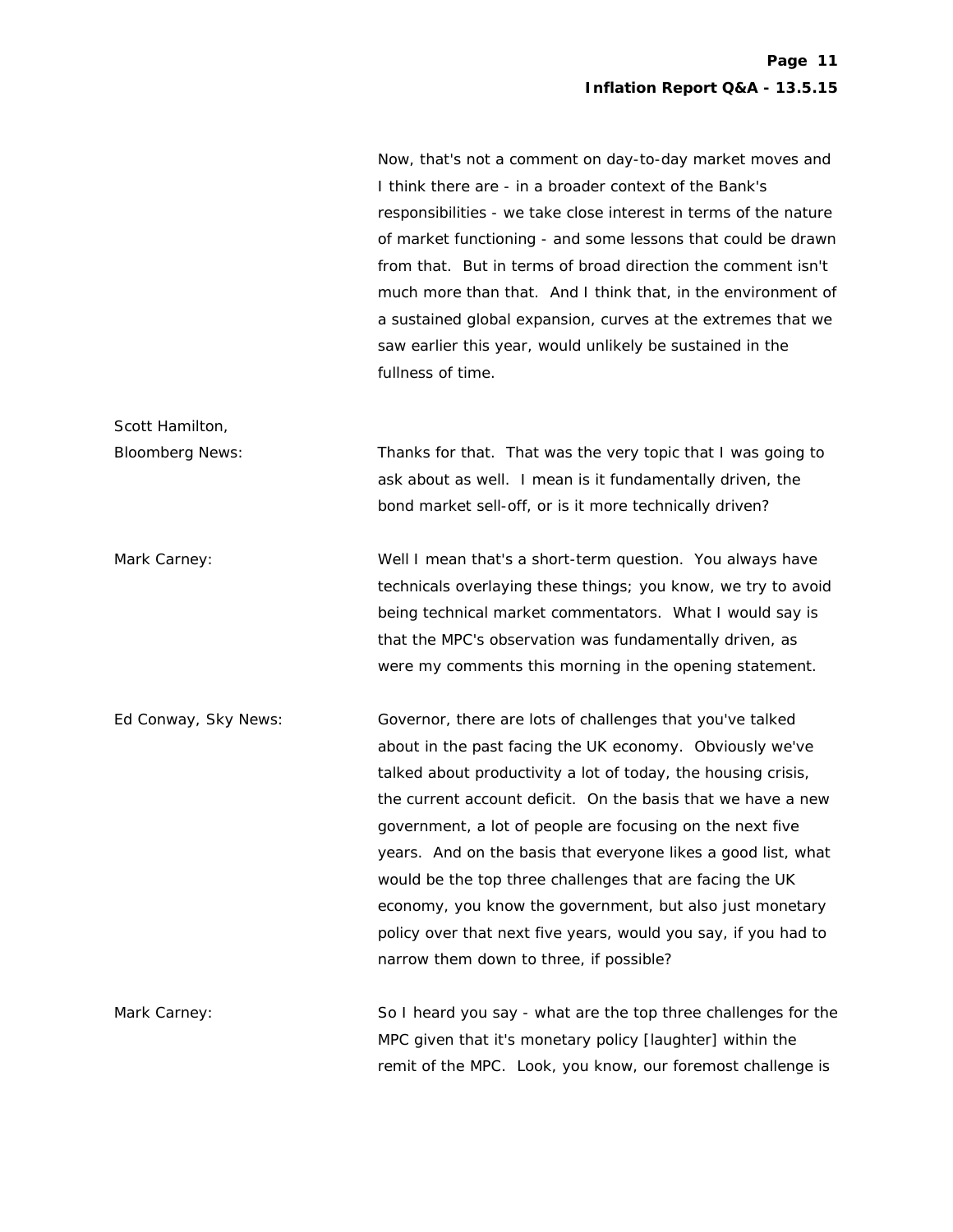to chart the path for monetary policy that returns inflation to target in a timely fashion and keeps it there.

 So as I said in the opening comments, you know we have no inflation at present. There's a good chance that in the near term inflation will dip slightly below zero before picking up notably towards the end of the year, but picking up notably towards the end of the year is not the same as inflation going back to 2%. And so we do have to chart the path appropriate to do that. And we have to chart a part in the context of a global economy where there is divergent growth, divergent monetary policy, increased exchange rate volatility. So we have to manage that in an appropriate fashion.

 In doing so, there are a couple of broader challenges for the UK, I would say three broader challenges for the UK, which will have some influence in the short, and certainly have more profound influences in the medium term for the country's economic prospects.

 They include fiscal policy, the stance of fiscal policy and the timing of that, which to - I'll just refer to my earlier answers in terms of how we address that.

 Productivity, fundamental we all know that that is the determinant of longer-term living standards, and the productivity performance has been poor. We're looking at we're making a judgement about the pace of, to some extent, a cyclical upturn, but that is not a trend change in the productivity prospects of the country. That will be determined by monetary policy; it will be determined by others.

 And just to be clear the Bank's responsibilities, whether it's price stability, or financial stability, or a well-functioning financial system, those are just foundations for productivity growth. They're not - you need to have all those things, but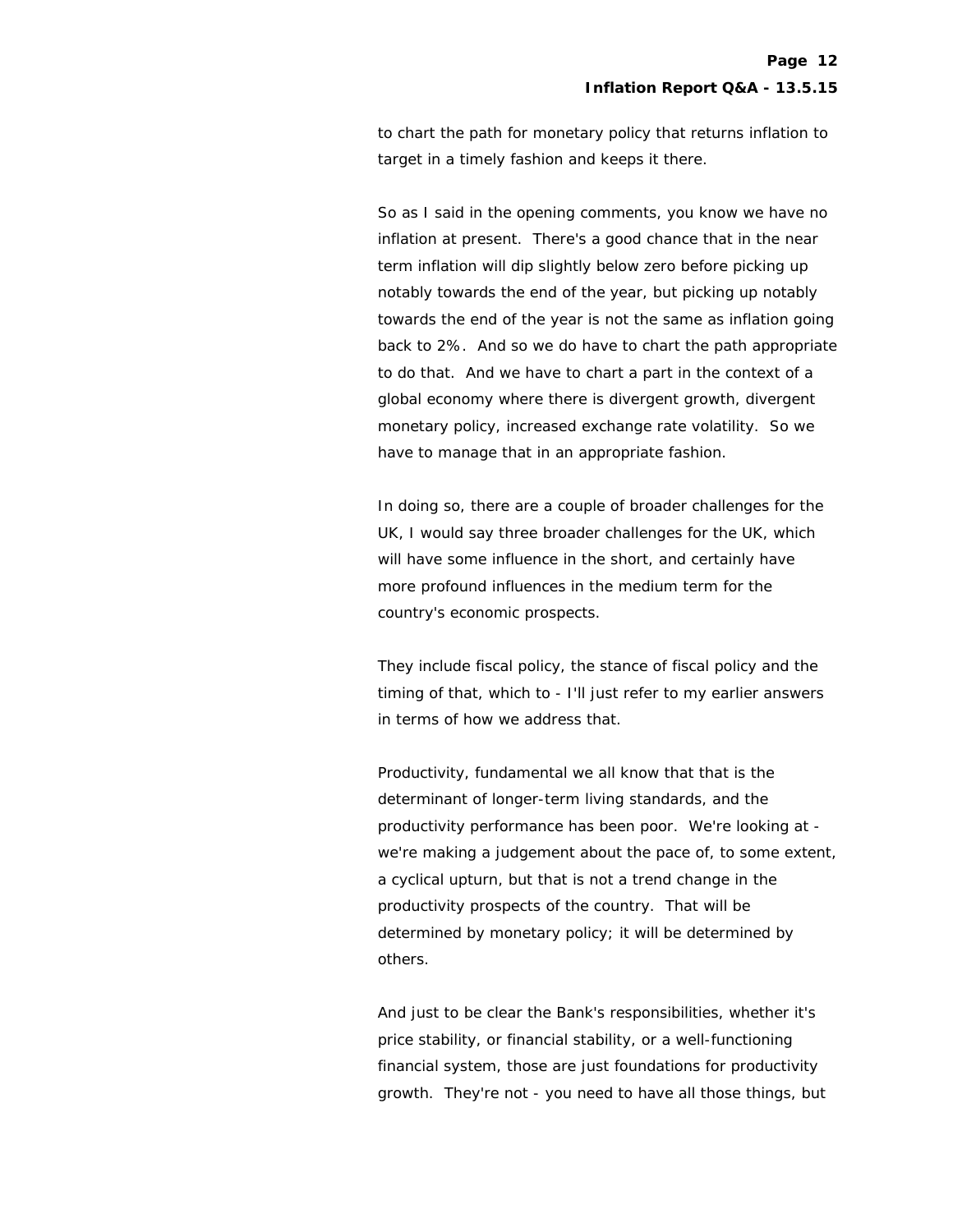they aren't the real determinants of long-term productivity growth.

 And I would say on the third broad challenge where we are engaged is to ensure that we have a resilient financial system that conducts its business with integrity, that is open, that is innovative and we continue to work to deliver that. We've made a lot of progress, but that work isn't done, isn't completed. And what needs to happen is some stocktake and potentially some adjustment to the various measures that have been put in place, actual and perspective, to ensure that they are self-reinforcing to accomplish those goals.

Phil Aldrick, The Times: There have been 49 rate cuts across the world so far this year, which looks awfully like competitive devaluation. At the same time, UK sterling has been rising; I think it's at a seven year high on the basket of currencies. And you've warned that this is potentially disinflationary, can have an impact on core inflation and therefore your decisions. So at what point does the currency become too strongly valued or feeds into your decisions on the projected path of rate cuts or rate rises, rather?

Mark Carney: Well I'll take the last bit of your question which is on the projected path of rates, the appropriate path of rates, it's relevant. It is relevant for the policy horizon. The experience in this economy has been that material exchange rate moves have persistent pass-through, through to inflation, and that that pass-through tends to extend not just to 6 and 12 months, but out to two and three year horizons, so over the relevant policy horizon. And in a world economy where growth is, as I said, steady not spectacular, that provides that reality in terms of foreign demand for UK goods and services - that provides - that is a headwind. And it's a headwind that can be reinforced by persistent strength of the currency. So yes, we take it into account.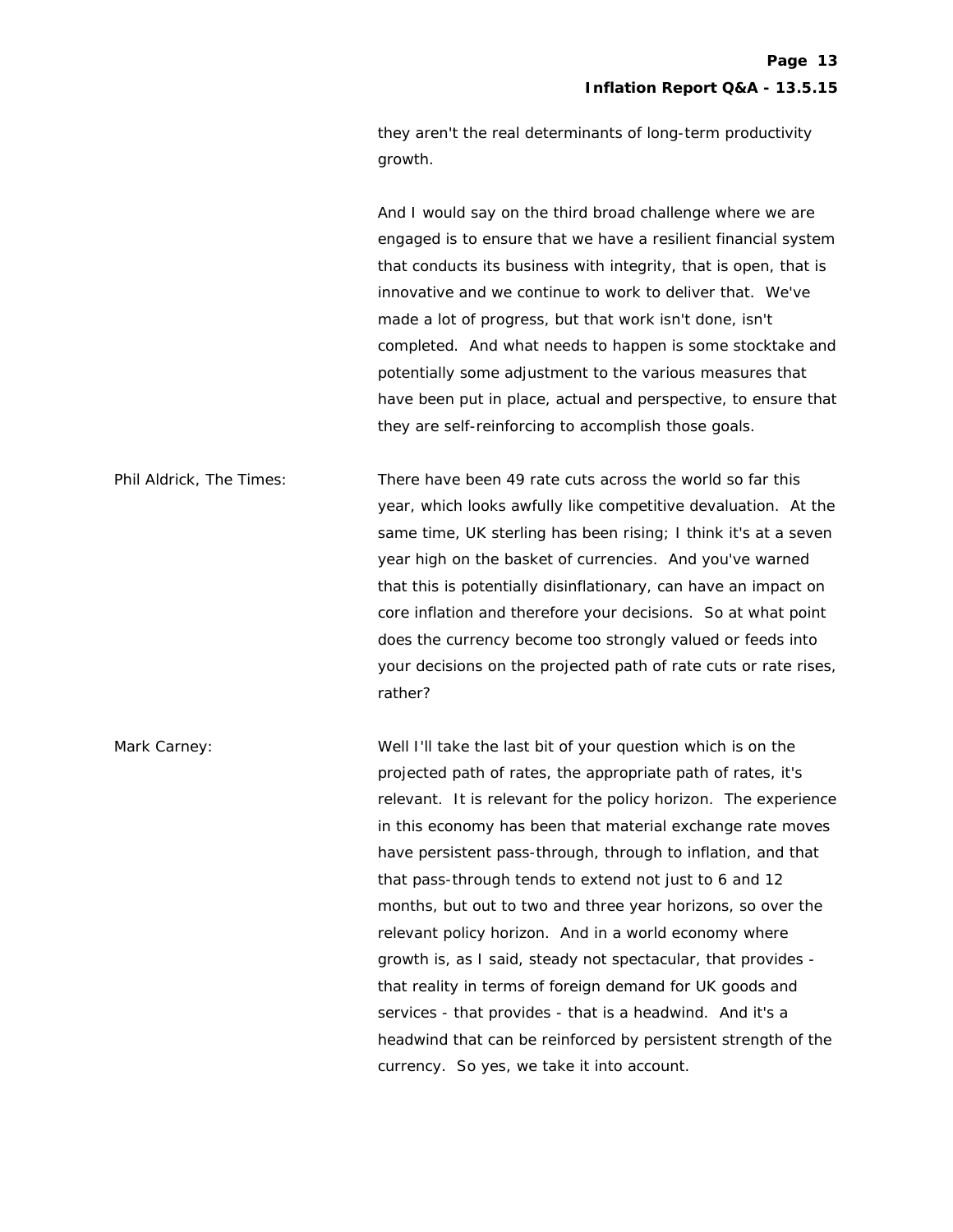But the best way to fully answer that question is with a forecast, and of course the forecast takes into account not just the level of the currency, a market path of rates, but the factors that are determining demand and supply over the forecast horizon. And in our forecast we do see, as you would have noted, inflation getting back to target within the two-year horizon, with a slight overshoot at the end of the forecast.

Wall Street Journal: Governor, obviously we've seen a big pick-up in volatility in bond markets in recent days. Is there any concern that central banks, having acted to damp down volatility, are going to find it very difficult to control the reversal of that process? And how does the Bank think about that in terms of its policy decision going forwards?

Richard Barley,

Mark Carney: Yes. Well, our view is that as monetary policy normalises, we will see broad-brush increases in volatility, I'm not commenting about volatility relative to the last few days, but increases relative to longer moving averages that have been prevalent during a period where the major central banks were all at the zero lower bound. So we expected an increased in volatility in rate markets, in FX markets, in other asset classes. And also, as I said in response to an earlier question, some increase in intermediation spreads, so a combination of credit spreads and a charge for liquidity, because financial reform has pushed liquidity risk increasingly into private markets.

> That reality has been masked, or dampened, to use your word, by the stance of central bank policy. But as policy normalises in some of the major economies we expect that to pick up; markets being markets some of that might get pulled forward.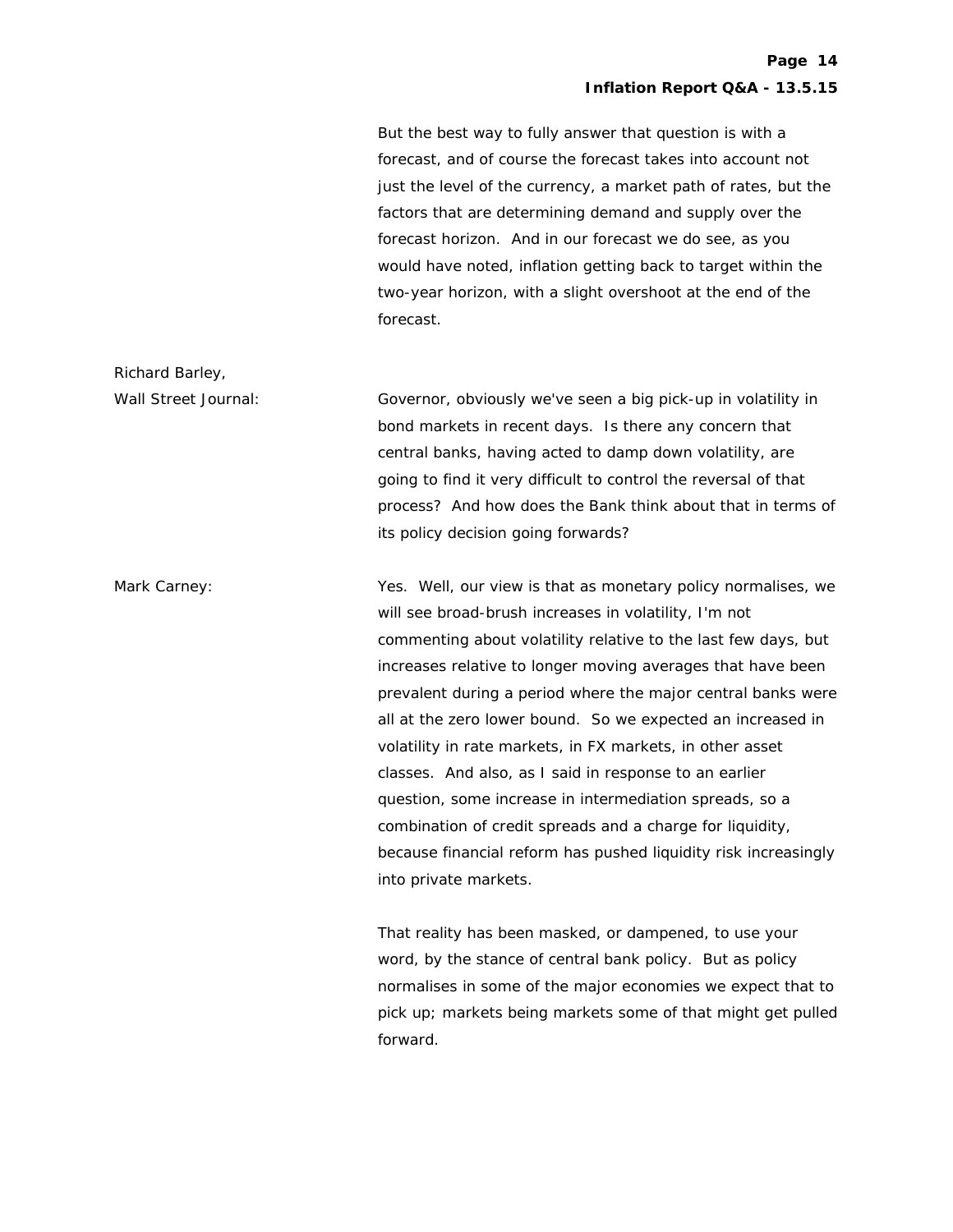It's one of the reasons, to repeat myself, it's one of the reasons why the path of rates is expected to be more gradual and ultimately rise to levels that are more limited. We will learn as we go along that process. So it has been incorporated into our thinking.

Paul Mason, Channel 4 News: It all begins to look a bit political, though, doesn't it, because you know inflation is zero, you do nothing. Lots of people on very low wages suddenly feel temporarily better because prices are falling and their wages are slightly rising. The government wins an election, you do nothing again. And you make a claim that the MPC is acting to return inflation to the target promptly by eliminating the slack in the economy. I mean promptly is not two years, is it? And there's nothing that you're doing that proactively eliminates the slack. You take no policy action again and again. And my worry is that it's kind of a mirror of the sort of pre-2008 days when we sat here and said to Mervyn King, why don't you act, you're two percentage points out from your target? And something came along, as you know.

Mark Carney: Well, Paul what's going to come along is that the level that you know oil prices have dropped 40% year on year, the calendar is going to move over, that fall in oil prices will go away in terms of the calculation of inflation. Food prices have dropped just under 2%; again the same thing is our expectation. The impact of sterling starts to dissipate. Now there could be further moves on sterling but they start to dissipate.

> So as we get to the end of this year, inflation is not going to be zero in our expectation, inflation is going to be above 1%, it's going to pick up notably. And so we have to act - and so that's why we're looking through this temporary low inflation.

 I would also say that the British people are looking through this temporary low inflation. They're taking - they're not -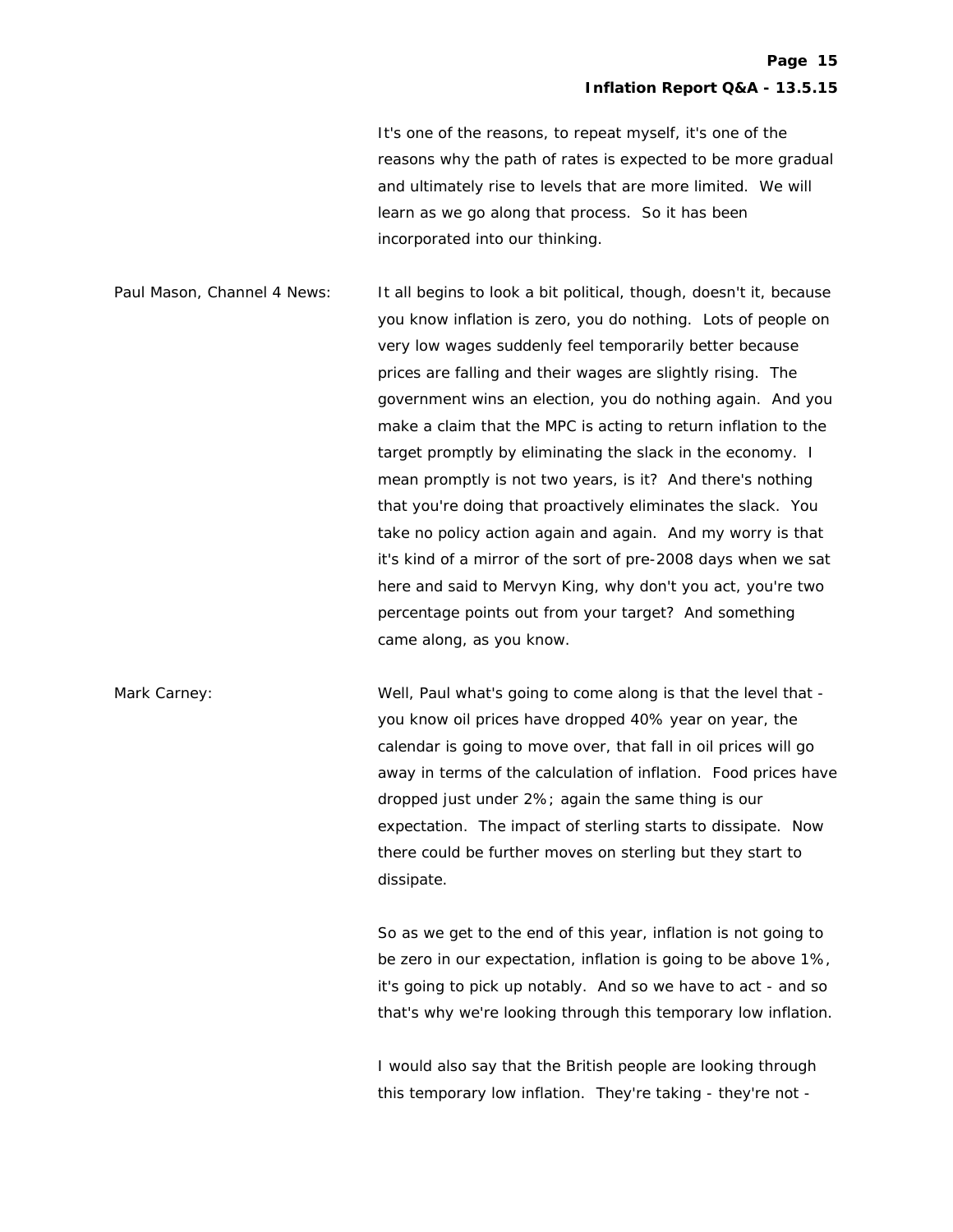there's no sign of any behaviour that is consistent with a view, or any concern about widespread deflation, people are not delaying purchases - major purchases. In fact - I quoted the consumer confidence indicators - one of the reasons why consumer confidence is at a ten year high is people think this is a particularly good time to make major purchases.

 So this is not a populus that's become risk adverse because of monetary developments. They recognise the sort of "enjoy while it lasts" point is begin incorporated. They also would feel, I would suggest, that wages - while they're low relative to historic averages - have begun to pick up, they've started to firm, and the most recent data at least is broadly consistent with that.

 So we have to set policy over the relevant policy horizon; monetary policy doesn't have impact instantaneously. The lags in monetary policy tend to mean around 18 months, give or take, in terms of maximum impact and the impacts gradually build. So we're trying to calibrate policy so that inflation, as it goes up, in an economy where spare capacity is increasingly being used up - 200,000 jobs created in the last three months is just one example of that. As that spare capacity is being used up, cost pressures are increasing. We're calibrating policy in a way that we don't move up and straight through that 2% inflation target.

 And in the judgement of the MPC, that means more likely than not that we are going to be raising interest rates and we're going to raise them, and to repeat myself, in a relatively limited and gradual fashion. It's a question of the timing and pace of rate increases in the judgement of the MPC, best collective judgement of the MPC, not in terms of providing some stimulus. We could provide stimulus, additional stimulus, if we wanted to, but our view is that's not necessary to have this economy move back to a more sustainable path.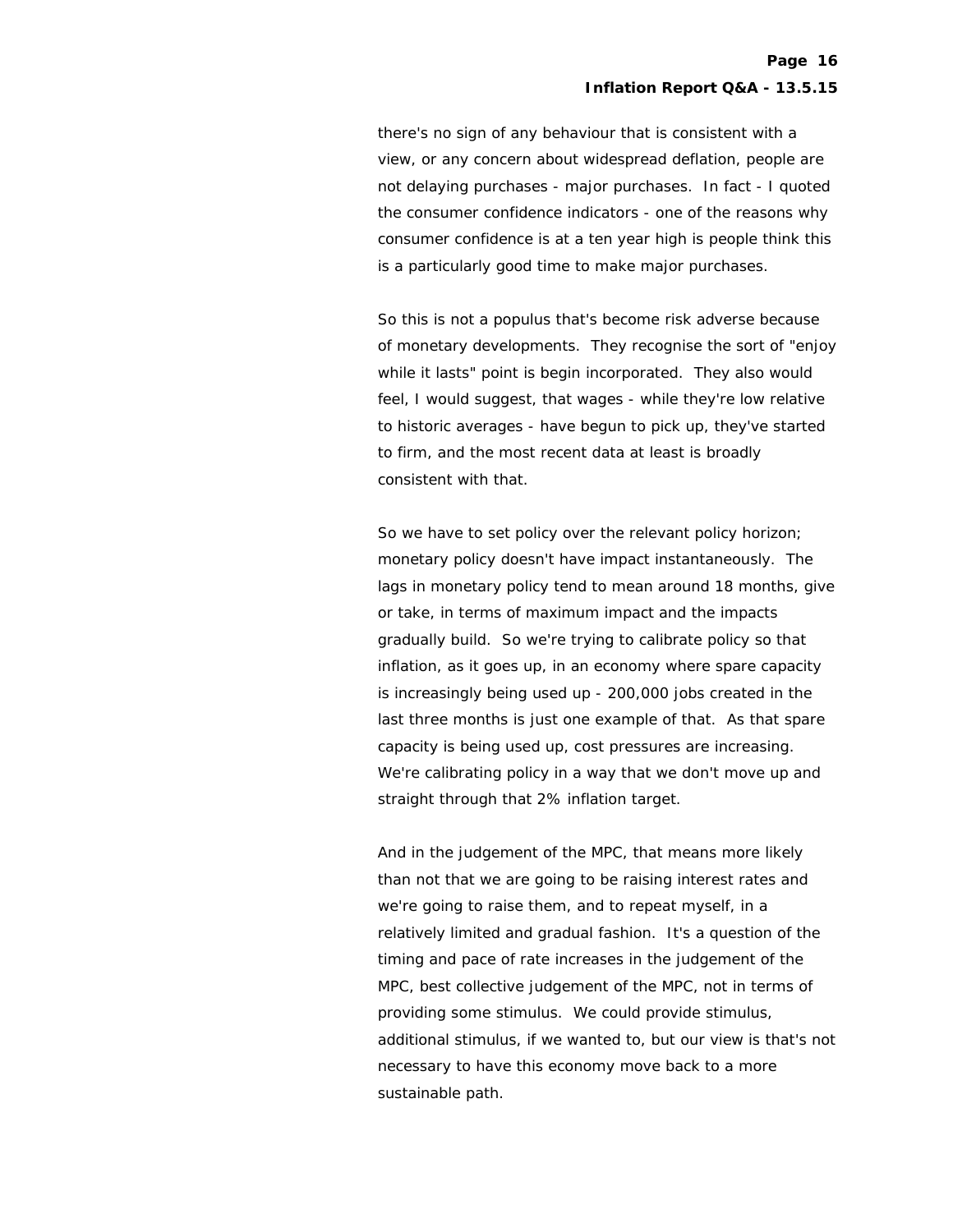Heather Stewart: Hi, your Chief Economist, Andy Haldane, gave a speech in March in which he suggested that rates might, or were as likely to have to fall in the near term as rise, partly because there was a risk that some of the factors that we've talked about in the labour market, for example, you know increased slack, high migration, weak bargaining power, might be structural rather than cyclical. And I noticed that the Report talks quite a bit about the divergence of views on the MPC.

> I wonder if you could just, we can't ask him ourselves because he's not here, but can you tell us a little bit more about the divergence of views and explain why you think some of these factors we've talked about are short term and cyclical and not structural changes?

Mark Carney: Well, I mean the convention, as you probably know, is that we represent the MPC when we come to this press conference. Now we - partly for reasons of your question, but more broadly - we're changing the format as of August I believe, when we will publish alongside this the minutes so that we don't have to go through this theatre, but we are in the theatre and I have to go through the theatre and respect the format.

> Look, the judgement of the Committee is that - and we took a comprehensive assessment of spare capacity in the economy - if you do a bottom up estimate through the labour market and spare capacity in firms, you end up with a number around 0.3 at present in the second quarter. If you do broader estimates using filters on the economy, looking at broader price trends, wage residuals, other factors, judgement, you end up with a higher number.

 But after a long discussion, a reasoned discussion, our judgement is it's around a half, which is not a big number. It's not a big number in an economy that we think is growing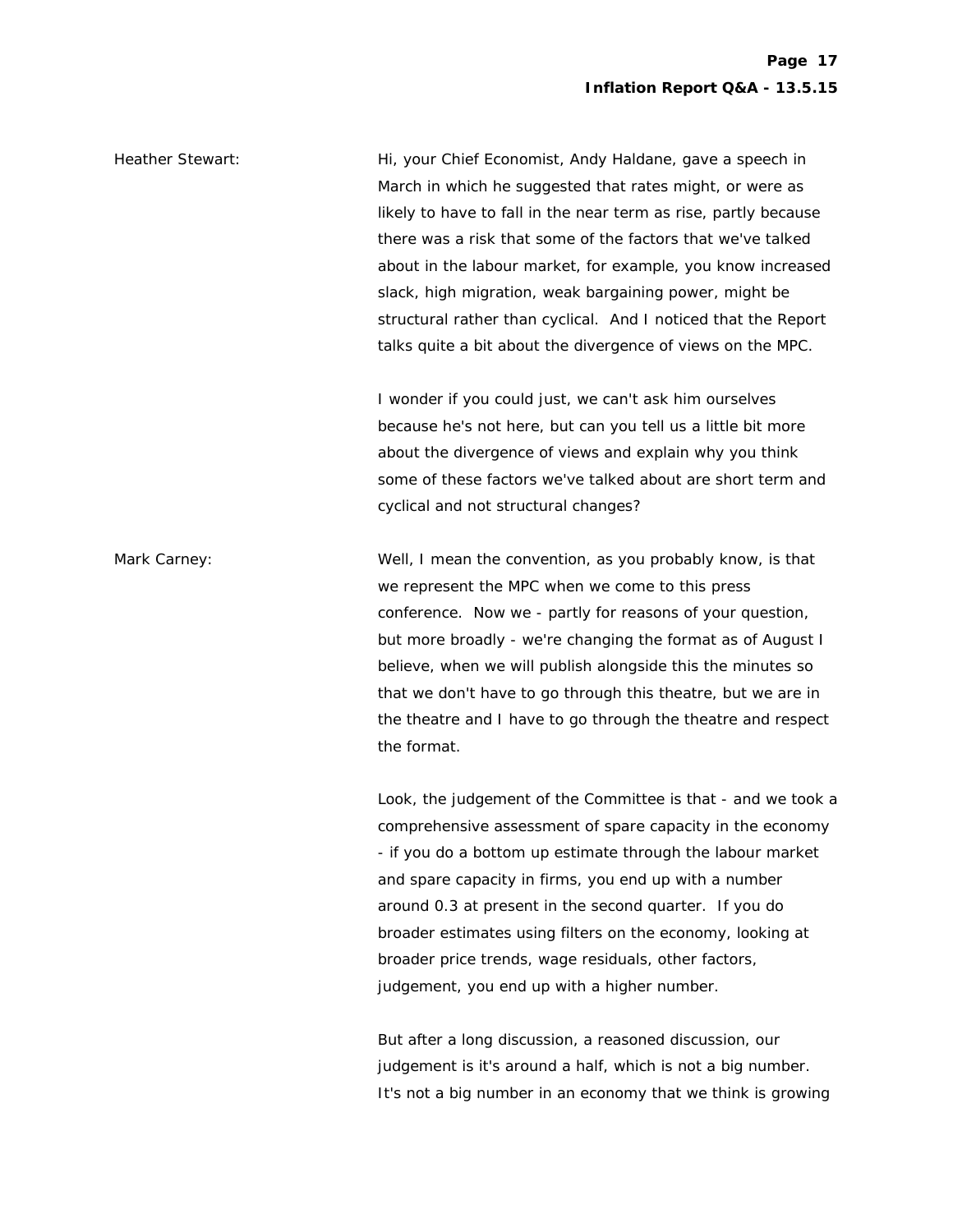above potential, and it's a degree of spare capacity that is used up over the forecast horizon. And I think we're quite comfortable with that assessment and quite comfortable that, with time, these pressures will build up.

 Now there are some - let me make one last point on the outlook for inflation - it's in the report but just to reinforce it is as it was the case in February we think there's some possibility - we all think there's some possibility - that wage expectations could be softer for longer. In other words, the wage bargaining process doesn't lead to a pick-up consistent with the fundamentals in the labour market as quickly as would be expected.

 And I'll simplify it just down to - people haven't seen big wage increases for quite some time; they get used to it; it lasts longer. But this is an economy with unemployment falling steadily, with the number of additional people willing to work and even work more hours reducing steadily with time.

Heather Stewart: So that's not your central forecast?

Mark Carney: That's the central forecast; that is our central forecast.

Heather Stewart: The central forecast doesn't include this idea that wage - ?

Mark Carney:  $\blacksquare$  Oh no, but it's in the Fan.

Szu Chan, Daily Telegraph: Just a follow up on the previous two questions. So your central assessment is that slack is absorbed next year. Last year when slack was about 1% to 1.5% Charlie Bean said you'd probably want to tighten policy before it was fully absorbed. Does that statement still stand or do the many moving parts of your forecast change that?

Mark Carney: You've got to look at it in the whole. Other things always change, the persistence, the strength of headwinds change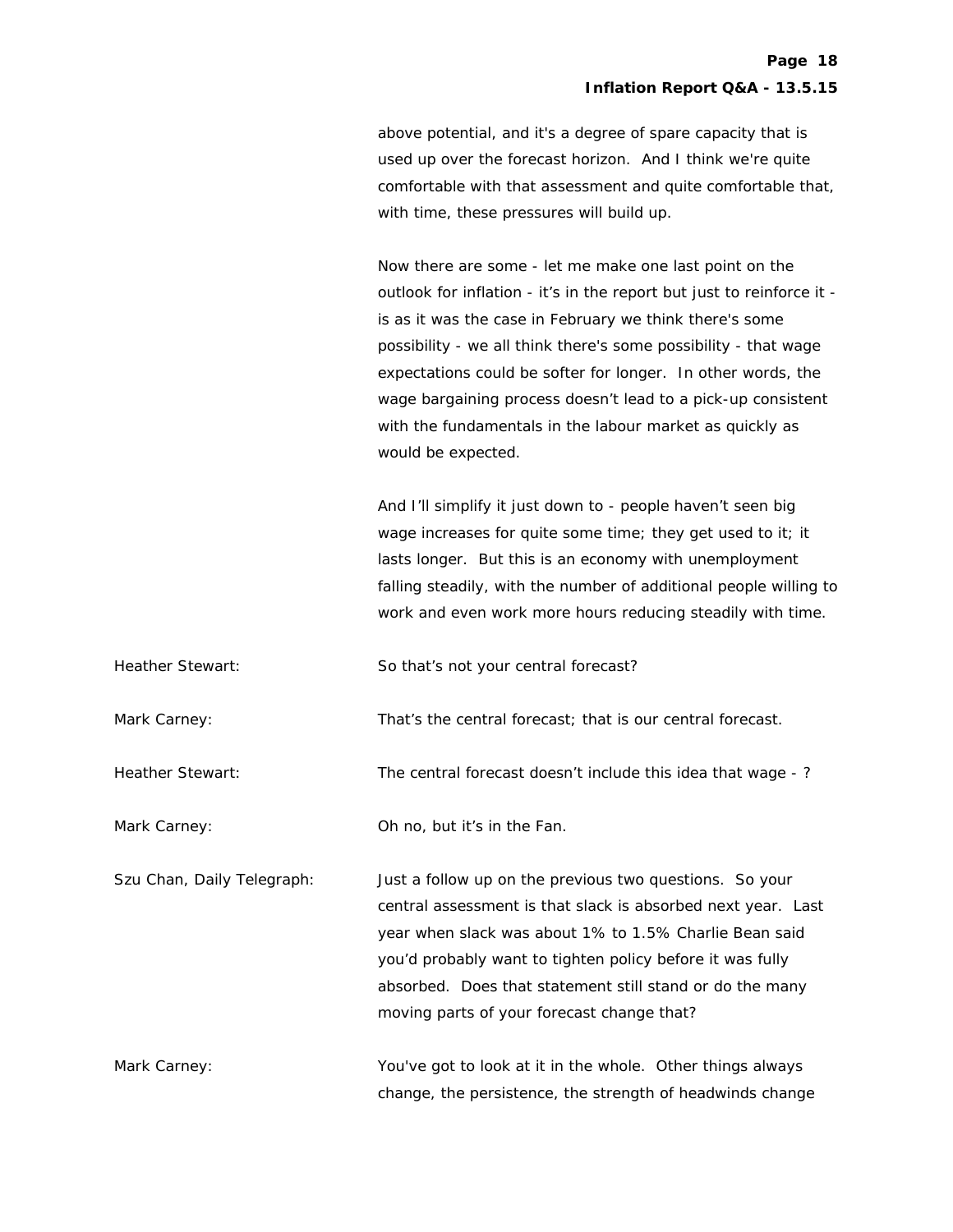and currency has moved a lot in the last year, other factors have changed. You have to take that into account.

 We have a forecast with a relatively gentle market path that brings inflation back to target within that two-year horizon, but just within that two-year horizon.

Mike Bird, Business Insider: It's just another question about those cuts to the productivity forecast. In the Quarterly Bulletin last year the Bank talked about the 12 percentage point explicable shortfall in productivity since the crisis, and suggested about half of that was down to these long-term persistent - things like impaired resource allocation. I was wondering - do the cuts change that analysis of the shortfall so far in any way?

> And just on page 25, you mentioned that the total factor productivity has grown more slowly in the United Kingdom. Outside of North Sea oil and the financial sector, is there any explanation for that?

Mark Carney: **Wark Carney:** Yeah, I'll bounce to you. Sorry, I hesitated and didn't quite finish my answer to Szu.

> The important thing in terms of - there is no mechanical rule between the output gap and the stance of policy. What we have to be - one of the things we have to be careful about, and it goes ultimately back to equilibrium, interest rate and headwinds, is not to get into a situation where the gap is closing, and we think the gap is going to close, there is an adjustment of policy and then the gap doesn't close because there's an adjustment of policy. I mean it's a very obvious point. But there is a - we will determine the appropriate path for policy but there's not going to be a mechanical link between the two, and it would - well, I'll leave it at that. It's all productivity all the time.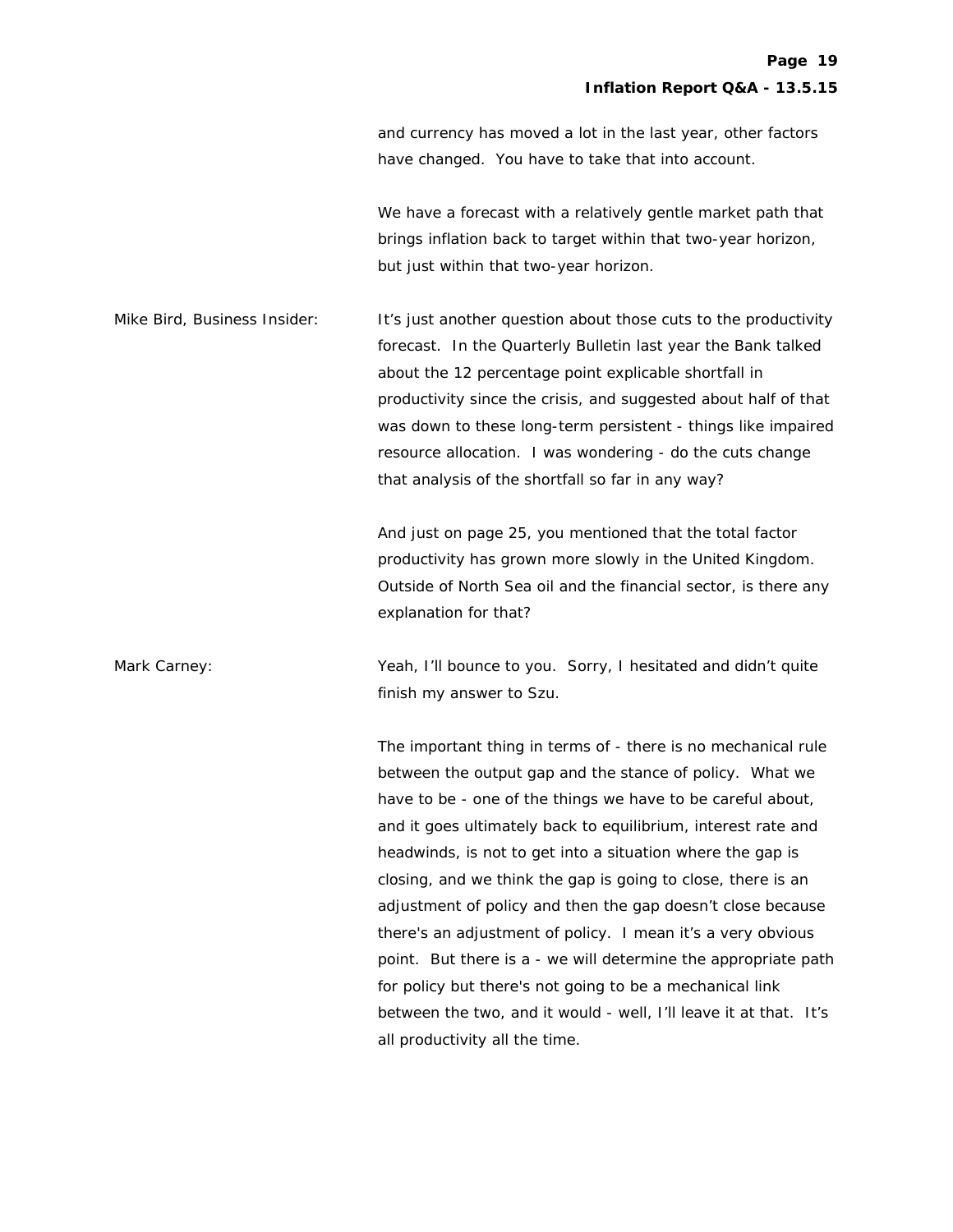Ben Broadbent: Yeah, I mean, you know, one of the examples of weak productivity frankly is the frustratingly limited understanding we have of the causes of the last few years, despite vast amounts of effort to gain that understanding.

> One thing I'd point out with regards to, as it were, the lost level that you referred to, is that our forecast - and it relates partly to what Chris said earlier - I would regard in some ways as relatively cautious. It certainly involves no catch-up at all of that lost level. We're forecasting simply a return and even then only a gradual return; one that would imply a rise in that shortfall relative to the pre-crisis trend, a gradual rise back to pre-crisis rates of growth. In fact they don't even quite get there by the end of the forecast period.

> Now I said we'd put in a lot of effort and don't have a very complete understanding. I think we have some - we have some - and I mentioned earlier that productivity is often weaker after recessions characterised by financial crises. We think we have pockets of understanding where things have happened. As I say, we have little bits of evidence that we've uncovered through the work in the last three months to suggest that it's reasonable to expect some pick-up in growth.

> But as I say, in terms of the level of shortfall, we expect none of that to be regained over this period of time at least. And in that sense, I would regard it as a relatively cautious prediction, albeit one that - as Chris points out - that's been wrong before now.

> by the election result already seems to have been the housing

| Mark Carney:           | A few times.                                             |
|------------------------|----------------------------------------------------------|
| Ben Broadbent:         | A few times, yeah.                                       |
| Catherine Boyle, CNBC: | One area of the economy that seems to have been affected |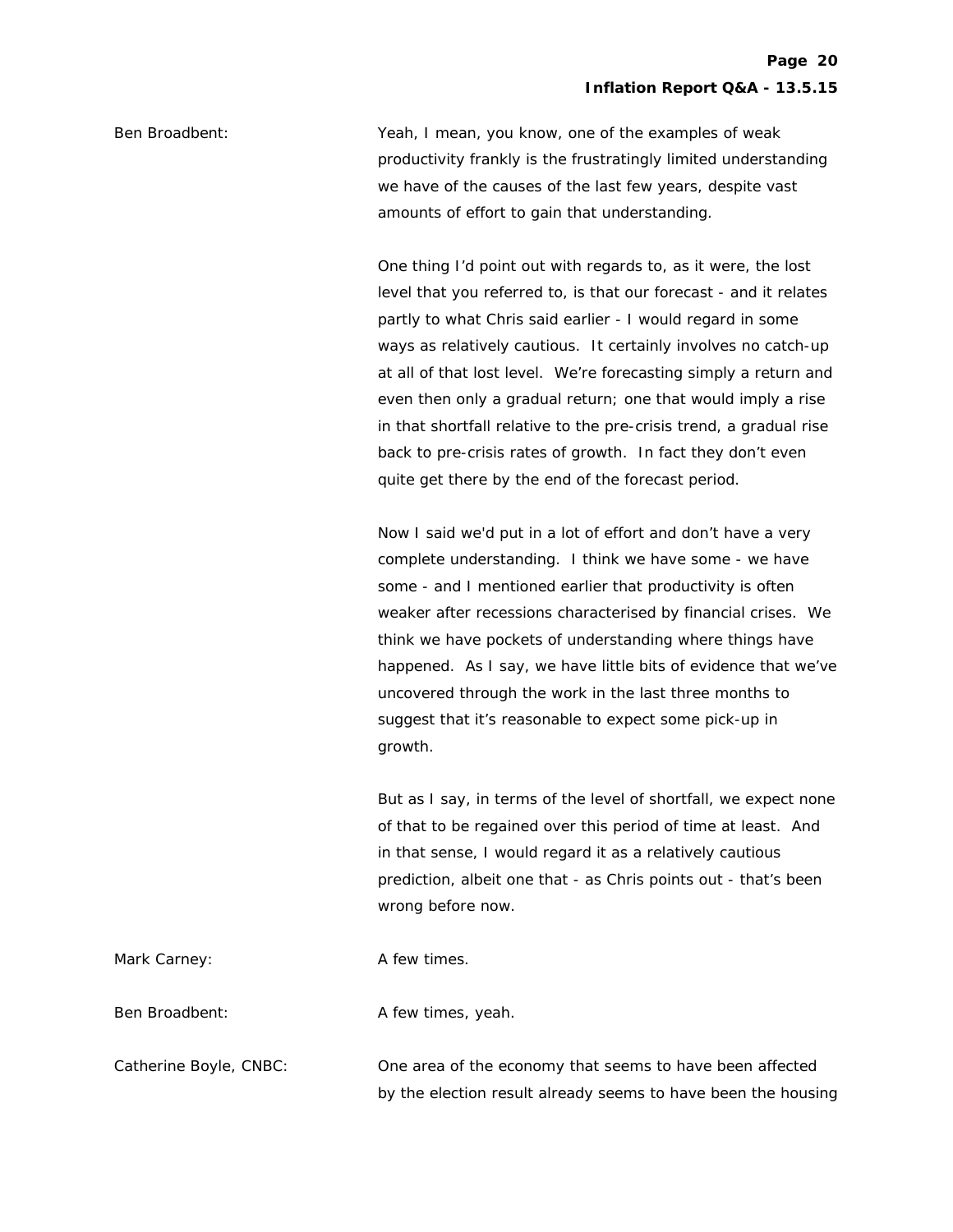market. I mean, you know, you can barely sort of get hold of an estate agent in London this week because they all seem to be out kind of selling houses or buying champagne, you know, doing the hula, who knows.

 What kind of big price surges are we going to have to see before that might affect your decision on rate rises?

Mark Carney: **Well the - we don't target house prices with monetary policy.** Our target is consumer price inflation. And so activity - the influence of activity in the housing market is relevant to the extent to which it influences broader activity and the path for inflation.

> We're in a situation where actually one of the reasons for a slightly lower growth profile over the forecast, so GDP ends up about half a percentage point lower than we had expected in February, is less activity in housing. So housing has been softer so, you know, we'll take it into account if it moves. But one thing we won't do is swing monetary policy around from targeting CPI inflation, which is our remit, to targeting house prices.

Harry Daniel: Just a question back towards the MPC's consensual view. Has it differed from the last Inflation Report in terms of - you have two members that were looking or on the edge really and had pulled back from calling for a rate hike to coming into the group? Is there, not conflicts, but are the differences widening or is it more consensual now than the last Inflation Report?

Mark Carney: Well it's - again we get the details revealed in the minutes, but why don't I just ask Minouche to say a word in terms of our central view of the path of policy, so you can hear it from someone else other than me.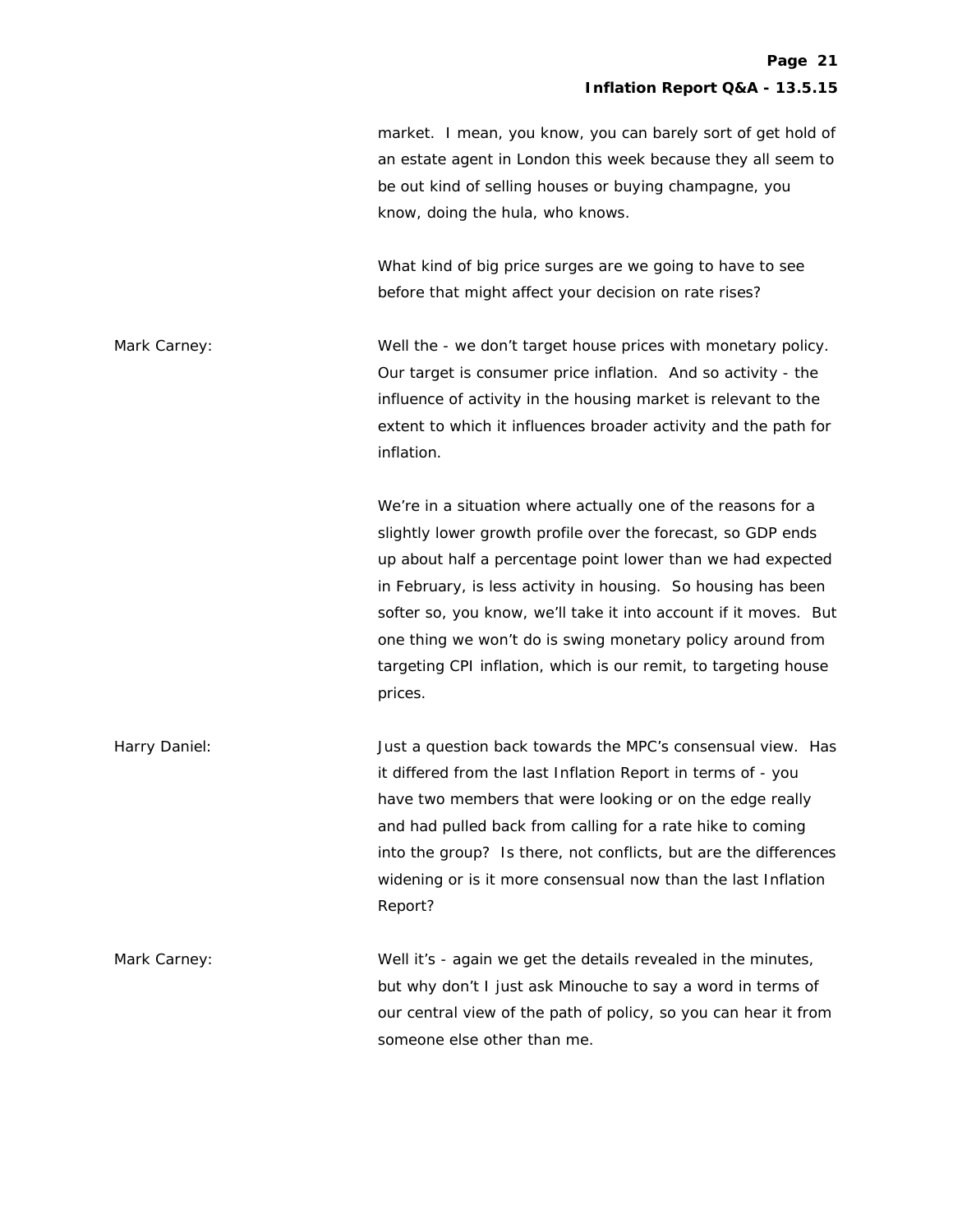| Minouche Shafik:          | I mean I think in this round, the consensus view was that the<br>most likely move is up not down, and I think that was a<br>consensus view this time, whereas as you implied, in the past<br>it was not so clear. So I think I would take that as an<br>indicator of the MPC's current thinking.                                                                                                                         |
|---------------------------|--------------------------------------------------------------------------------------------------------------------------------------------------------------------------------------------------------------------------------------------------------------------------------------------------------------------------------------------------------------------------------------------------------------------------|
| Harry Daniel:             | So the whole body is moving towards more of a, you know,<br>central view now, as opposed to last time?                                                                                                                                                                                                                                                                                                                   |
| Minouche Shafik:          | Well, I think all I'd say is that we agreed the next move is<br>more likely to be up rather than down.                                                                                                                                                                                                                                                                                                                   |
| Harry Daniel:             | Yeah, okay, thank you.                                                                                                                                                                                                                                                                                                                                                                                                   |
| Mario Blascack:           | Governor what about the MPC in April who suggest in the<br>minutes that the sterling pass-through effect to CPI will be<br>faster and stronger?                                                                                                                                                                                                                                                                          |
| Mark Carney:              | Well you're taxing my memory of exactly what we said in the<br>minutes, but I think that was a possibility as opposed to - I<br>mean, there is no evidence that the pass-through effect is<br>faster. So that we're seeing right now - you know, that we're<br>seeing that, that we're seeing faster pass-through and<br>therefore the pass-through will come off more quickly.                                          |
|                           | I would add further that since those minutes - well I'll go<br>back to relative to the February Inflation Report to close of<br>business yesterday, we've seen a 4% increase in the effective<br>exchange rate of sterling. So even - we'll have to try to<br>determine what's happening with past pass-through but we<br>have some future pass-through if these types of moves<br>persist, which we'll have to address. |
| Duncan Weldon, Newsnight: | Governor, I understand you don't want to give a running<br>commentary on the bond market, but you said at the start<br>that monetary policy remains stimulatory and that's certainly<br>true. But if we look at the markets over the past month, the                                                                                                                                                                     |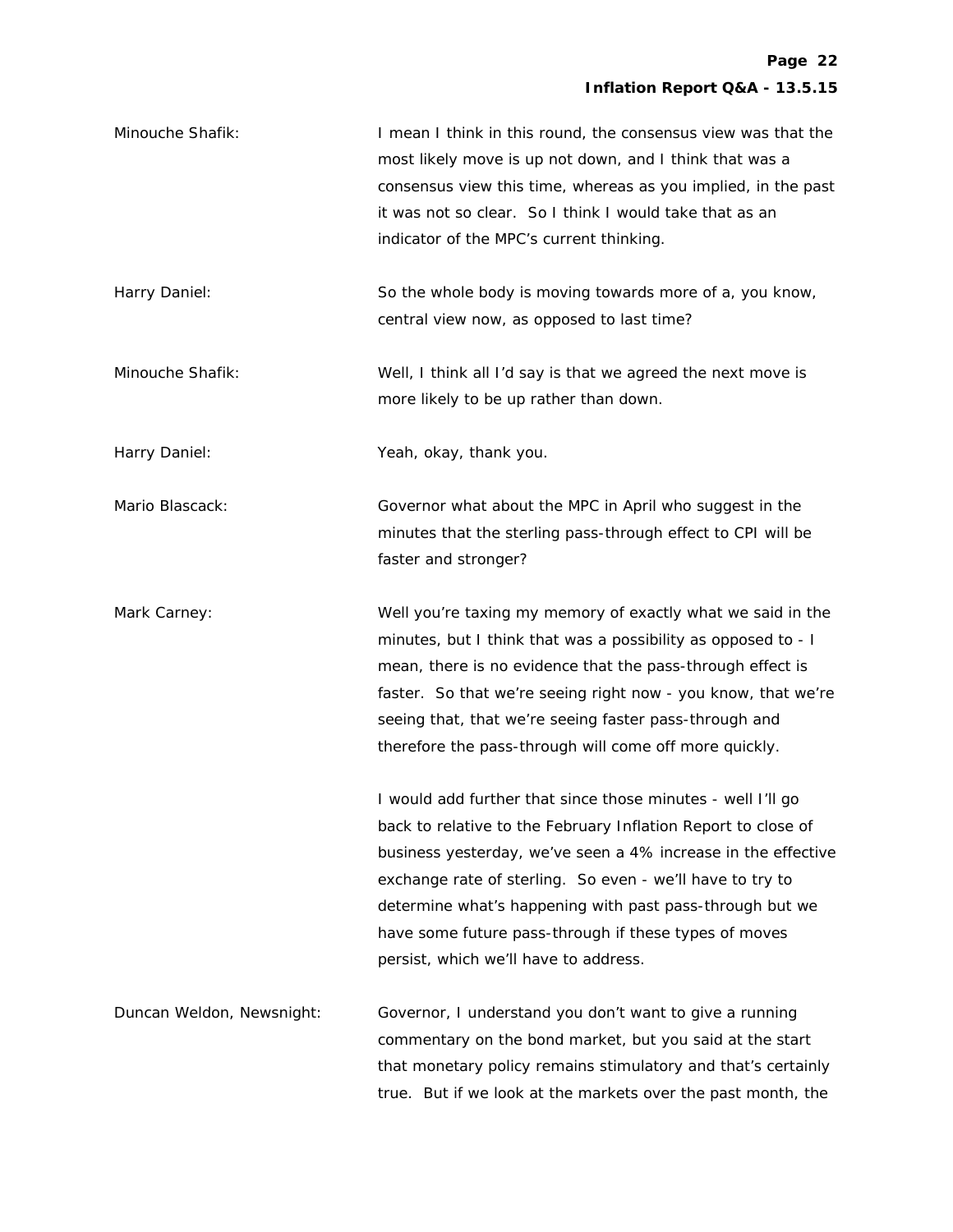past weeks, the past day, even this morning, 10-year gilt yields are up by about 40 basis points in the last month, sterling has moved to a seven year high trade weighted, market expectations of the first rate rise have moved forward. So although monetary policy remains stimulatory, monetary conditions are less stimulatory than they were just a month ago. How much further do these sort of moves have to occur before that starts to materially impact your forecasts and the MPC's thinking?

Mark Carney: Well, Duncan, a couple of things have to happen. One it's a question on persistence and it's a question of why they move, all the other factors. So other factors in terms of foreign demand, in terms of domestic demand, the evolution of supply. All the things we've been discussing and that's why we do quarterly forecasts, because one wants to accumulate changes and make an assessment at that point.

> But if you look just broadly, the broadest brush in terms of global bond markets, even with the moves upwards, it's only partial retracement of moves over the course of the past year. There's nothing magical about where rates were this time last year, but it's only partial retracement. But then more broadly real interest rates are still flat to negative for quite some time.

> So in an environment - they're quite comfortable that as consistent with our forecast, that the stance, the overall stance of monetary policy, is stimulative and appropriately so, given that there's still spare capacity in this economy and given that there are these other headwinds that will continue to weigh on this economy and therefore on inflation.

Jenny Scott: We've only got a couple of minutes left. Anyone who hasn't had a chance to ask a question yet?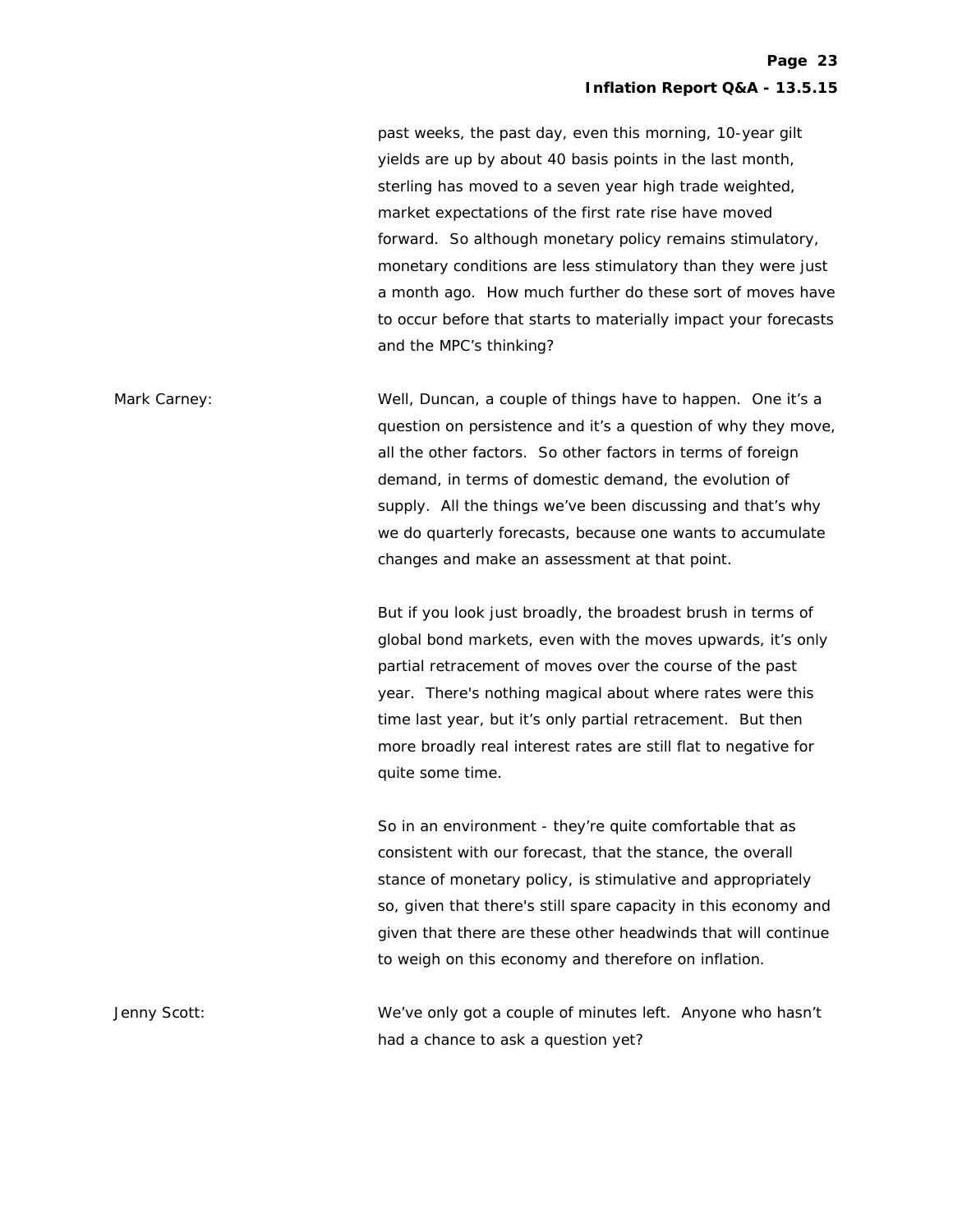Jeremy Warner, Daily Telegraph: Governor, do you think that European policymakers are right to be as sanguine as they seem to be about the possibility of a Greek default and exit from the eurozone? Still over FX -

Mark Carney: Yeah, well let me say this about European - European policymakers are making heroic efforts to avoid that situation and they, alongside the IMF, are working very diligently, creatively, innovatively and I would suggest relentlessly to try to avoid that, in a way that's sustainable and in a way that's appropriate. So I don't think there's any complacency and they're doing that for the right reasons.

> That said - maybe this just reinforces that they're doing this for the right reasons - our assessment, which is embedded in this Inflation Report, is that an intensification of the Greek crisis would have an impact on global growth and would have a modest impact on UK growth. But when we look at the range of possibilities it's a modest impact on UK growth.

 There is a slight downside skew to our growth forecast, and that's the product of things being quite different than they were two, three years ago in terms of the real, the financial linkages, the confidence linkages, the improvement in fundamentals in core Europe, the change in the toolkit, the enhancement of the toolkit of the ECB and the demonstrated willingness of the ECB to use its tool. So all those factors come together to mitigate - we think would mitigate some of the spill-overs from what would be a very undesirable event, but they do mitigate the ultimate impact.

 Let me just maybe finish with this on that question. We're not complacent about it either. We spend a tremendous amount of time, when asked, when appropriate, to provide perspective, to provide help, to think through, to contingency plan, to try to move this situation forward, but our best collective judgement in terms of the impact is embedded in this report.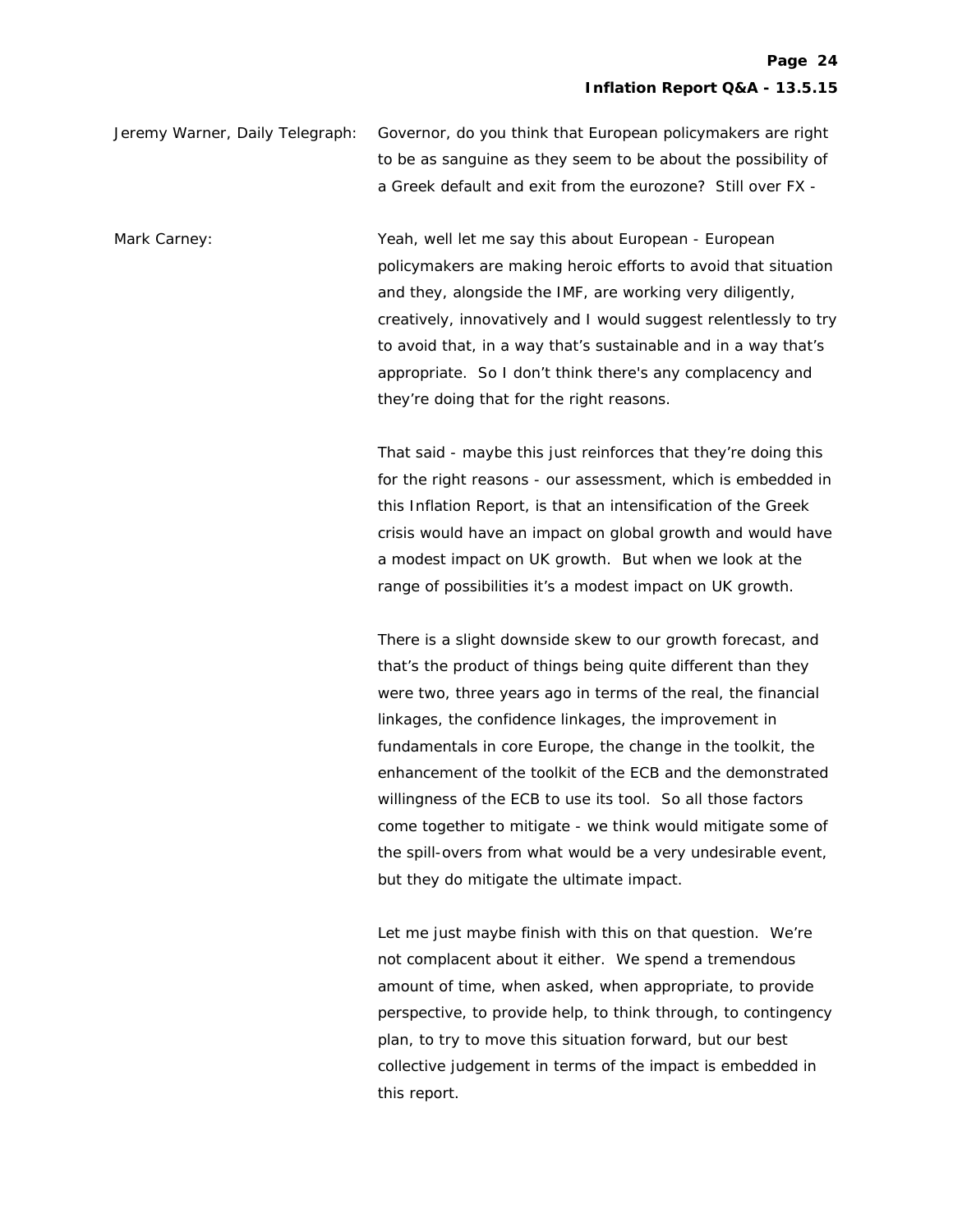William Keegan, The Observer: Mr Governor, you've talked about slow growth and slow productivity growth but not no growth. Can one take it that you dismiss the fears of a number of prominent economists that we're entering an era of secular stagnation?

Mark Carney: **Well it's a big question on which to end, because secular** stagnation means many different things to different people. One element, one interpretation, one of the early interpretations - and I spoke about this about a year and a half ago - is that it is effectively talking about a liquidity trap, which goes back to this question of the equilibrium interest rates. I think the performance in the UK, and dare I say in the US, is showing that the prospects of emerging from a liquidity trap, a combination of policies over years has created that prospect of emerging from a liquidity trap.

> The other sort of common parlance and I think the spirit of your question of secular stagnation is an era of permanently lower potential growth, productivity growth. And that's - I would distinguish that from what we're talking about in terms of the path of monetary policy and the relevant horizon for monetary policy. When we speak of headwinds against this economy, which weigh down on the equilibrium interest rate, they're distinct from a question of - in the medium term is the consequence of a variety of factors going to mean that the world economy is just going to grow at a slower rate for quite some time because ultimately total factor productivity and other productivity is not going to grow at the same rate?

 I would say the jury is very much out on that. My personal view is that - is twofold. One, I'm sceptical of that, in the fullness of time, I'm sceptical of that for many reasons, but one of them is just the nature of broader scientific progress and ultimately the mapping of those developments whether it's in nanotechnology, biotechnology, genomics and on and